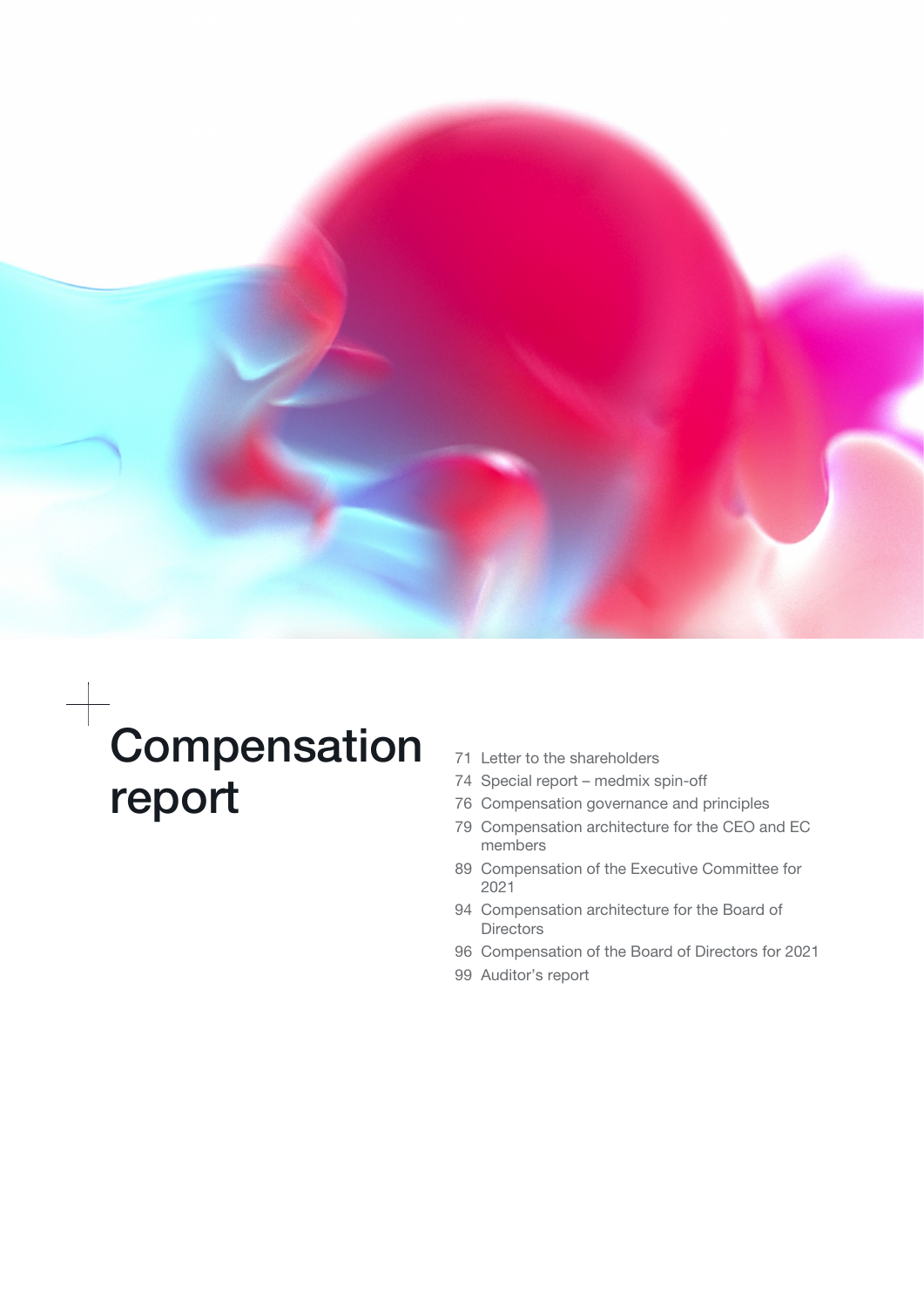## <span id="page-1-0"></span>Paying for sustainable performance

Winterthur, February 18, 2022

Dear Shareholder,

On behalf of the Board of Directors as well as the Nomination and Remuneration Committee (NRC), I am pleased to present to you this year's compensation report. Once again in 2021, I appreciated the opportunity to work together with my colleagues and our stakeholders towards ensuring that Sulzer's compensation structure continues to reflect best-practice standards, proves to be attractive and competitive for employees, rewards sustainable performance and drives value creation for our shareholders.

2021 was a challenging year — however, I'm proud to say that Sulzer surmounted the challenges and was able to celebrate a strong finish to the year with record-high profitability. What was challenging for our company over the last year? On the one hand, the constraints from COVID-19 in many countries continued to impact our business. Nonetheless, thanks to the outstanding engagement of all employees, Sulzer once again demonstrated resilience and was able to clearly steer back to the path of success that the company was on before the pandemic broke out in 2020. On the other hand, in May 2021, the decision was made to spin off Sulzer's Applicator Systems (APS) division, and the spin-off was successfully executed with the listing of medmix on the Swiss Stock Exchange on September 30, 2021. To find out more about the rationale behind this decision and how it impacted the compensation of our Executive Committee in 2021, please refer to the corresponding special report covering the medmix spin-off.

Notwithstanding our great success story in 2021, a new leadership team will write the next chapter of Sulzer's success story. After 6 years of management stability, we are simply at the end of a leadership cycle and it's time to hand the baton over for the next leg. The leadership changes relate to both the Board of Directors as well as the Executive Committee.

Firstly, on the Board of Directors, Peter Löscher, the long-serving Chairman of Sulzer who has led the Board since 2014, will not stand for re-election at the Annual General Meeting (AGM) 2022. At the AGM 2022, Suzanne Thoma, currently Vice Chairwoman of the Board and member of the NRC, will stand for election as the Chairwoman of the Board. Furthermore, I, Gerhard Roiss, Chairman of the NRC, will also not stand for re-election at the AGM 2022.

At Executive Committee level, Greg Poux-Guillaume, Sulzer's CEO, decided to step down after six years at the helm of Sulzer and having led a successful turnaround of the company. Frederic Lalanne, formerly President of Sulzer's Flow Equipment division, was appointed CEO to succeed Greg Poux Guillaume as of February 18, 2022. Tim Schulten, formerly Sulzer's Group Head of Strategy, Marketing and Digital, has been promoted to be the President of Sulzer's Services division as of January 1, 2022, succeeding Daniel Bischofberger, who is leaving for an external CEO position. These appointments from our internal leadership bench underscore our sharp and committed focus on building our internal talent pipeline.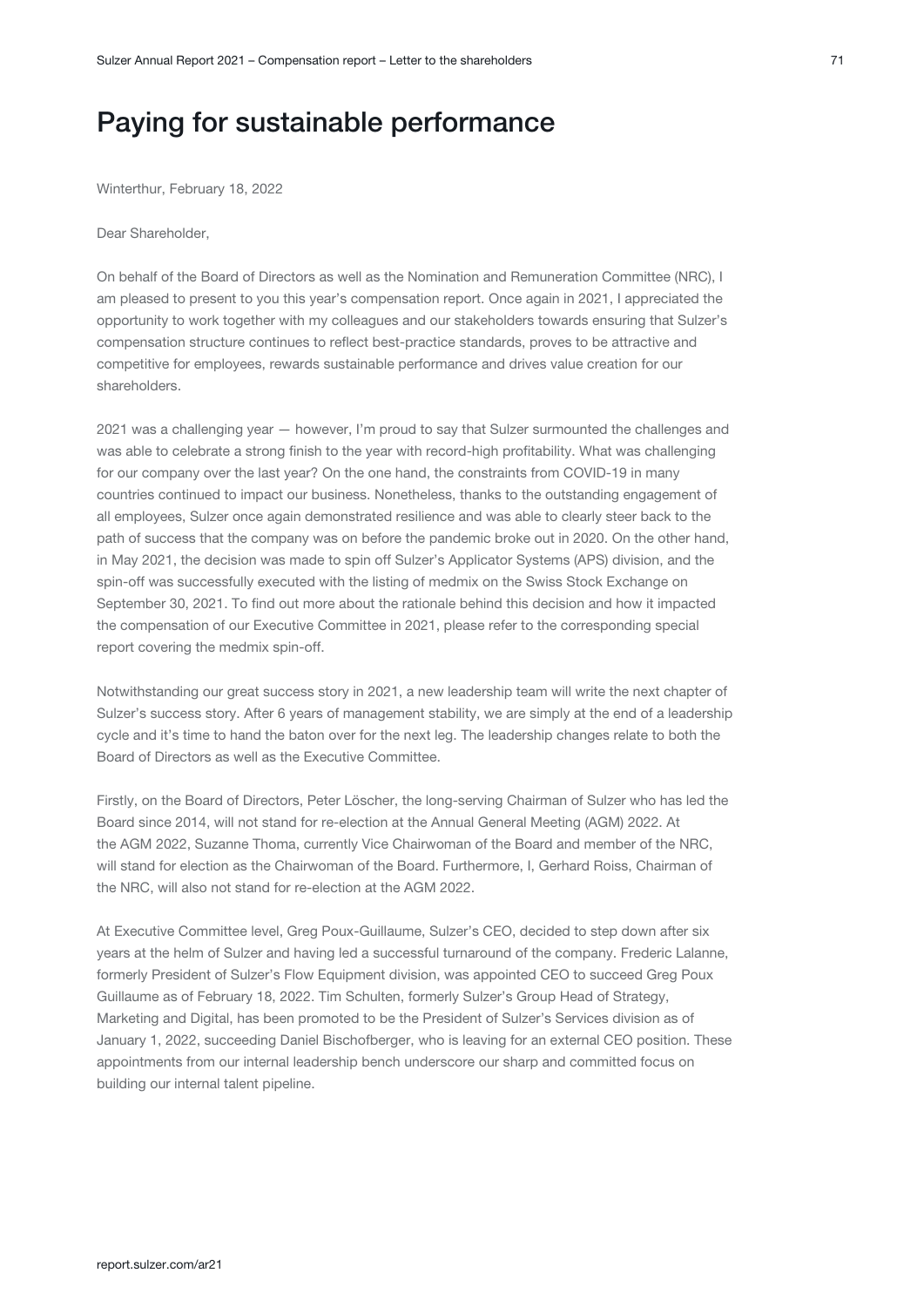## Executive Committee's compensation

The compensation eligibilities of our Executive Committee remained unchanged in 2021. Sulzer's compensation represents a modern and tailor-made system to guide the company successfully through the next years:

- A significant portion of variable compensation ensures a strong pay-for-performance orientation.
- Performance criteria are selected to provide appropriate incentives to achieve operational and strategic goals, thereby ensuring a strong alignment with Sulzer's corporate strategy.
- Variable compensation is granted in the form of performance share units (PSUs) to align the interests of the Executive Committee with those of shareholders.
- Short- and long-term variable compensation is subject to malus and clawback provisions.
- Share Ownership Guidelines (SOG) are implemented which oblige the Executive Committee members to hold Sulzer shares for the term of their office.
- Compensation levels are competitive and in line with market practice to attract and retain highly qualified employees who will keep Sulzer on the road to success through severe crises and beyond.

## Paying for performance — our year 2021

Despite the constrained environment of the pandemic in 2021, Sulzer demonstrated agility in further strengthening its position as a leading company in industrial flow control products and services for markets such as water, energy, chemicals and industrial infrastructure. During the year, Sulzer streamlined its portfolio with the spin-off of medmix and the acquisition of Nordic Water, while continuing to advance on its growth path. Record-high profitability was achieved in 2021, with all divisions reaching new heights in profitability.

In 2021, we implemented the following adjustments to the Executive Committee's compensation system:

- To emphasize the pay-for-performance approach of our variable compensation even more, we decided to implement a clawback provision to our short-term incentive, i.e. the annual bonus.
- To reduce the complexity of the performance measurement within the Performance Share Plan (PSP), from 2021, the performance measurement of the relative total shareholder return (TSR) is evaluated against one peer group instead of two different peer groups as done in previous years. This decision reduces and simplifies the performance indicators for the PSP program from four to three, bringing Sulzer in line with market practice. The weighting of 50% of the performance criterion "relative TSR" within the PSP remained unchanged. As a recap, in the past years, the relative TSR was measured against the performance of a peer group of international peers (assigned with a weight of 75% within the "relative TSR" key performance criterion), as well as against the performance of the Swiss Market Index Mid (SMIM, assigned with a weight of 25% within the "relative TSR" key performance criterion). This approach meant that there were four performance indicators being measured for the PSP program, thereby adding complexity and deviating from market practice.
- To better reflect portfolio development and ensure a more appropriate composition of the peer group, there were also changes to the composition of the international peer group: SPX flow and Kirloskar Brothers were replaced by OC Oerlikon and Burckhardt Compression, which were selected from the predefined successor list of companies.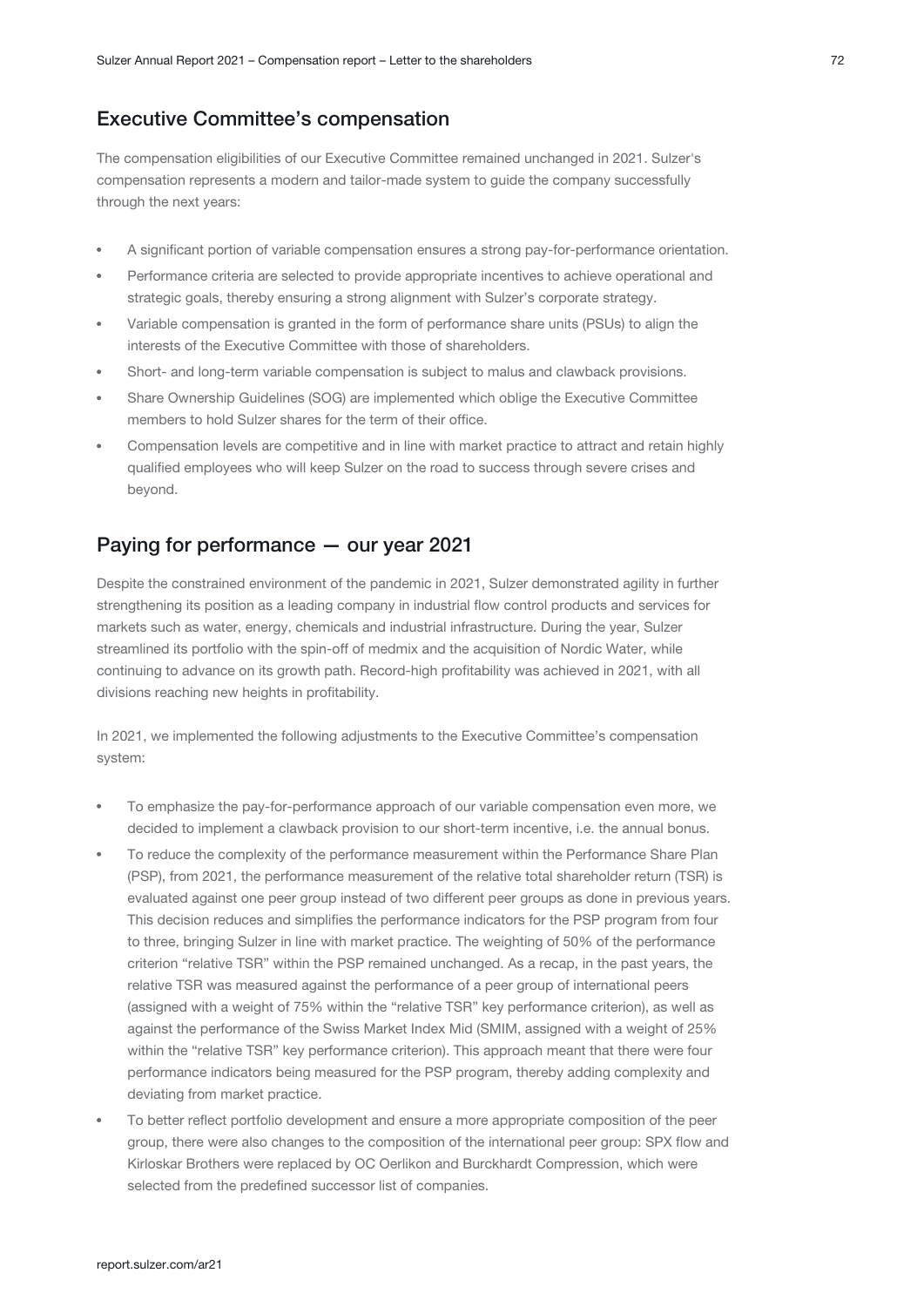In terms of pay levels, we neither increased base salaries nor the target amounts for the bonus and PSP. In addition, there were no special grants on variable compensation. This given, for 2021, the target cash compensation remained unchanged compared to 2020. The compensation for the Executive Committee amounted to kCHF 14'609 in 2021 and was thereby below the maximum amount previously approved by Sulzer's AGM 2020 for the respective period.

## Board of Directors' compensation

The Board of Directors compensation paid in 2021 was below the maximum amounts previously approved by the AGM for the respective periods. No changes to the Board's compensation were deemed necessary.

Compared to 2020, the compensation for the Board of Directors paid in 2021 remained unchanged and was 0.7% lower.

## **Governance**

The NRC performed its regular activities in 2021, including recommending Executive Committee performance targets to the Board and compensation of Board, CEO and Executive Committee members. You will find further information on the NRC's activities, as well as compensation models and governance, in the following pages.

At Sulzer's AGM in 2022, you will be asked to vote on the maximum aggregate compensation for the Board of Directors for its 2022–2023 term and on the maximum aggregate compensation for the Executive Committee for 2023. For the fourth consecutive year, the maximum aggregate for the Board will remain flat. Reflecting the medmix spin-off and the subsequent reduction of the Executive Committee's size, the maximum aggregate for the Executive Committee will be reduced by CHF 2 million compared to 2022.

As per practice, this compensation report will be submitted for a non-binding, consultative vote to our shareholders. We encourage and pursue an open, regular dialogue with our stakeholders. Your constructive input is highly valued and appreciated as we continue to improve and align our compensation system. On behalf of Sulzer, the NRC and the Board, I thank you for your supportive feedback and for your continued trust in our company.

Sincerely,

Gerhard Roiss Chairman of the Nomination and Remuneration Committee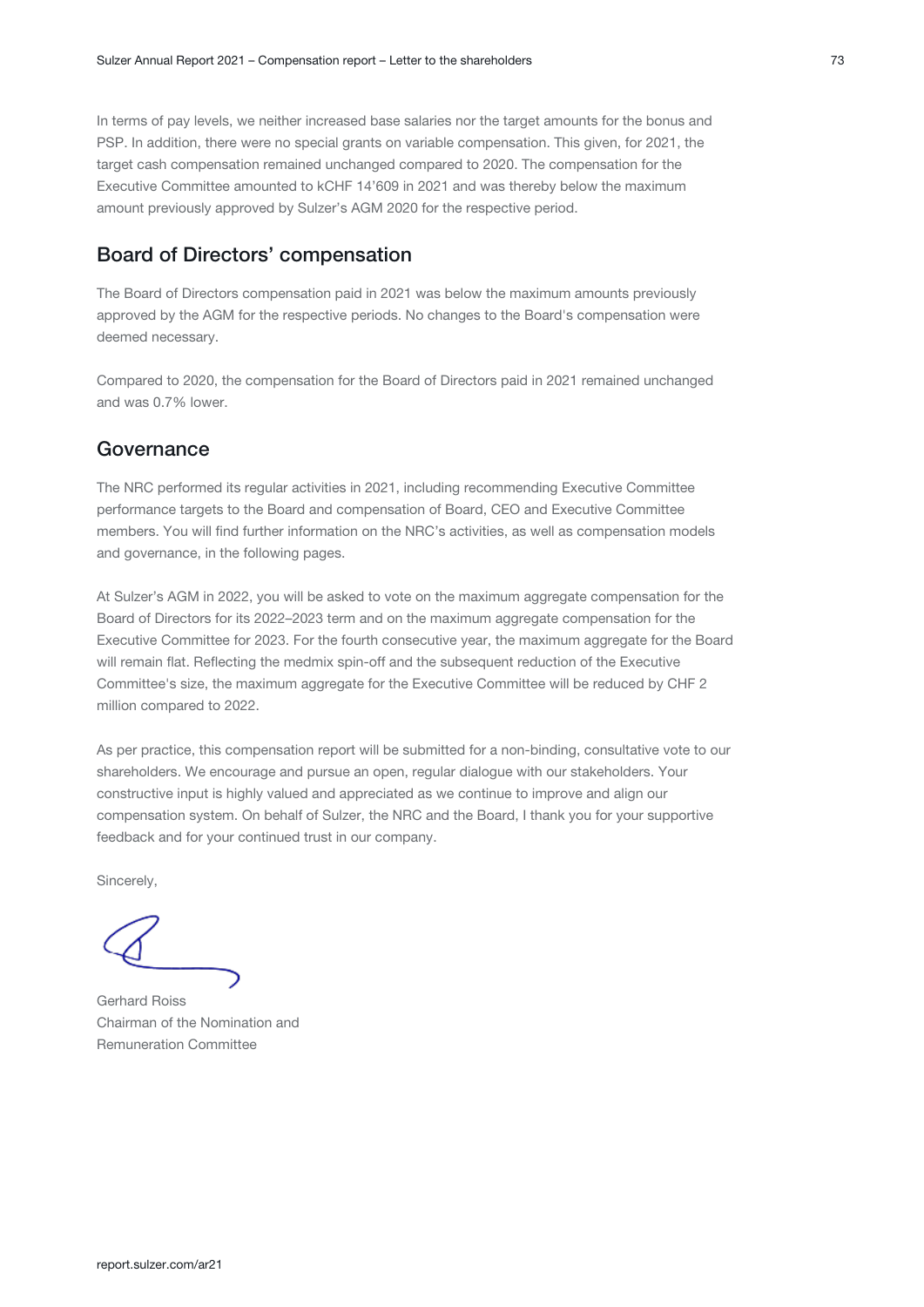<span id="page-4-0"></span>With the approval of Sulzer's shareholders obtained at the Extraordinary General Meeting on September 20, 2021, a 100% spin-off of our former Applicator Systems (APS) division from our core business through a 1:1 share split was successfully completed and we created two focused companies, leading in their respective markets. Since September 30, 2021, Sulzer and the former APS division which is now named medmix are both traded separately on the Swiss Stock Exchange.

## Why was medmix separated from Sulzer?

Sulzer has a track record of incubating promising ventures and developing them to become market leaders. Over the past five years, Sulzer developed the former Applicator Systems division to become a global market leader in high-precision delivery devices for the healthcare, consumer and industrial segments. The rapid development of the former Applicator Systems division and the anticipated growth of its healthcare platform made 2021 the right time to spin it off as a separate, standalone company. As a focused company on its own, the growth story of the former Applicator Systems division will advance. The former Applicator Systems division was significantly undervalued as part of Sulzer and, by separating the business, Sulzer can renew its focus and accelerate its transformation. This separation created significant value for all stakeholders of Sulzer. The combined market cap of Sulzer and medmix went up by 45%. Each Sulzer shareholder got one medmix share granted in addition to each Sulzer share held and the combined share price of Sulzer and medmix was CHF 135.01.

## How was Sulzer affected by the spin-off?

Sulzer took the opportunity of the spin-off to accelerate its transformation and boosted its business results in 2021, achieving strong growth to reach sales of CHF 3'155.3 million, as well as new highs in profitability across all divisions and at Sulzer level (operational profitability reached a record 9.3% with operational profit of CHF 293.3 million, excluding medmix). The renewed focus on our position as a leading company in industrial flow control products and services for water, energy, chemical and industrial infrastructure is also clearly appreciated by our investors. These positive outcomes validate the decision to separate medmix and Sulzer — with the renewed focus, Sulzer is in an even better position to drive the next level of its development.

## What remuneration related measures has the NRC taken, and why?

When defining the target values for the variable compensation at the beginning of financial year 2021, these were defined without anticipating the medmix spin-off. Given this, the NRC adjusted the target values and corresponding thresholds and maximum values for the performance objectives to ensure proper, adequate target setting for the financial year 2021.

#### 1. Bonus 2021

Sulzer demerged the Applicator Systems division by way of a symmetrical split on September 20, 2021. The financial figures of the Applicator Systems division for the year until September 20, 2021 are included in Sulzer's consolidated financial statements for 2021. As the performance objectives set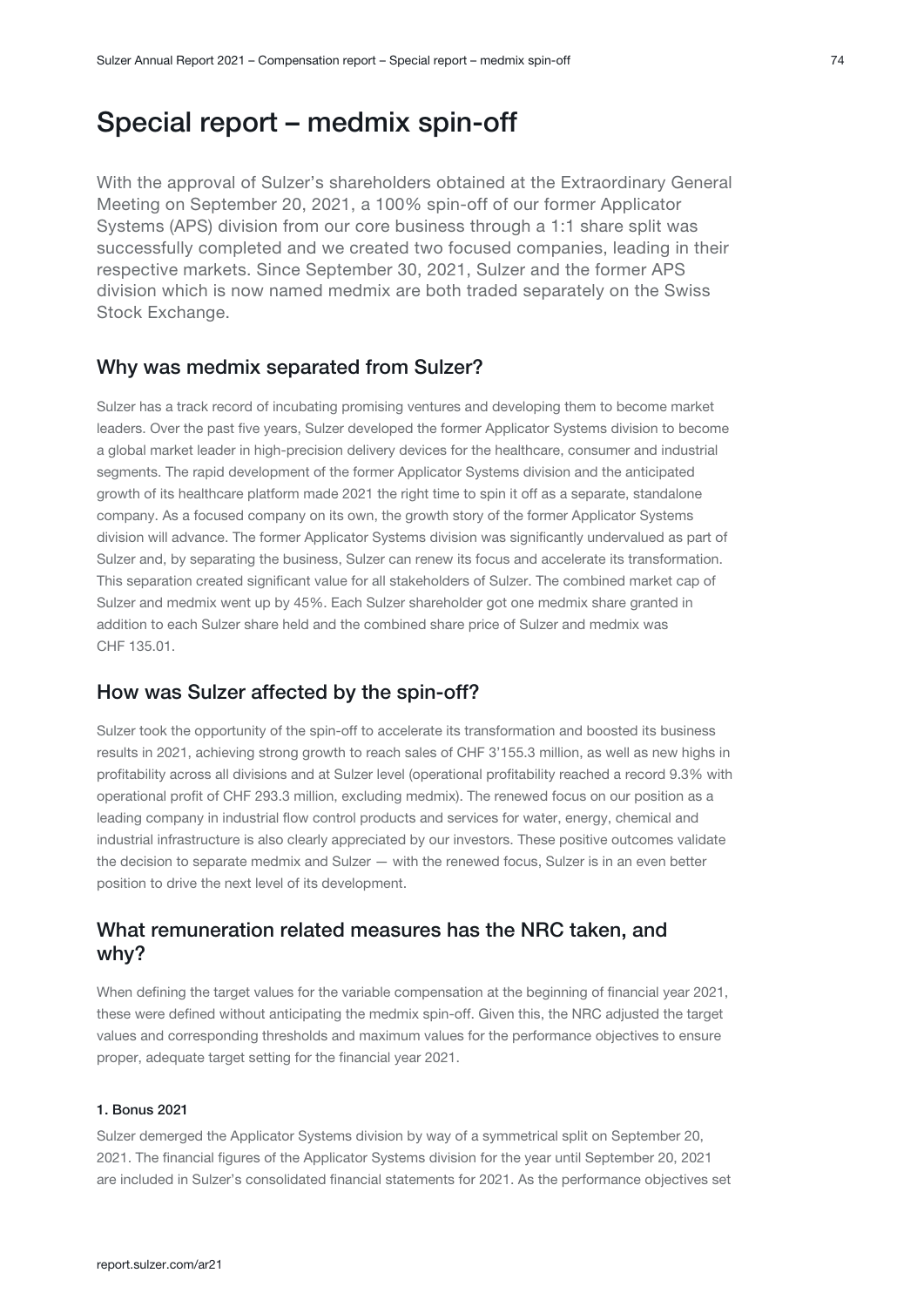at the beginning of the year during annual target setting included the full year of 2021 for the Applicator Systems division, the target objectives for the Applicator Systems division are adjusted to reflect the phased targets up to September 20, 2021. This ensures that the actual financial figures for the Applicator Systems division are assessed against the corresponding targets for a comparable measurement period. Consistently, Sulzer Group's achievement is assessed based on the aggregation of the full 2021 annual performance of all continuing businesses and Applicator Systems division for the period until September 20, 2021.

#### 2. Performance Share Plan

The key performance targets for the unvested performance share plans of PSP 2019, PSP 2020 and PSP 2021 had been established without the anticipation of the spin-off of the Applicator Systems division. Therefore, the target performance conditions for the respective PSPs were originally determined with the full inclusion of the financial values of the Applicator Systems division. Given the spin-off of the Applicator Systems division, Sulzer adopted the methodology typically used in a spinoff context to neutralize the consequences from the demerger. The number of originally granted PSUs was recalculated to neutralize the effect of the spin-off on share price to continue a fair incentive. The target values of the Applicator Systems division for PSP 2019, PSP 2020 and PSP 2021, as derived from their respective three-year financial plans, are deducted for Sulzer group. As a result, the target values for Sulzer group comprise only what remains as continuing businesses within the group. Furthermore, for each performance condition (i.e. operational profit growth and operational ROCEA) of PSP 2019, PSP 2020 and PSP 2021, the performance curve depicting the gradient formed from the threshold, target and cap performance level remains unchanged. By adopting such a methodology, Sulzer keeps consistency with the performance-based measurement approach of its PSP and upholds the underlying three-year strategic/financial targets of its continuing businesses.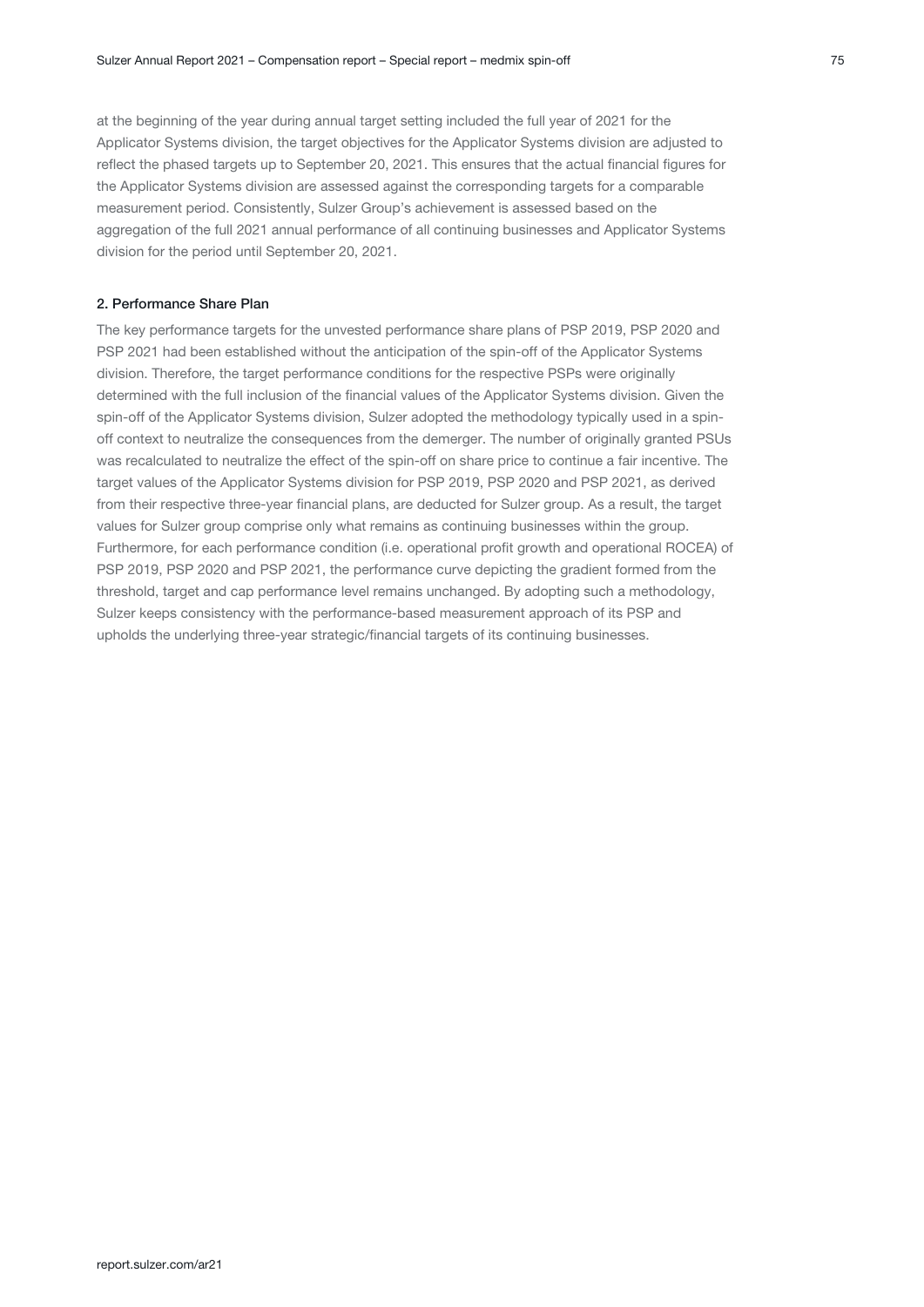## <span id="page-6-0"></span>Compensation governance and principles

Compensation policies and plans at Sulzer reward performance, sustainable growth and long-term shareholder value creation. The compensation programs are competitive, internally equitable, straightforward and transparent. The compensation report is prepared in accordance with the Ordinance against Excessive Compensation in Listed Stock Corporations (Compensation Ordinance), the SIX Swiss Exchange Directive on Information relating to Corporate Governance (RLCG) and the principles of the Swiss Code of Best Practice for Corporate Governance.

## Nomination and Remuneration Committee

The Articles of Association, the Board of Directors and Organization Regulations, and the Nomination andRemuneration Committee Regulations (please find them at www.sulzer.com/governance, under "Regulationsˮ) define the functions of the Nomination and Remuneration Committee (NRC). The NRC supports the Board of Directors in nominating and assessing candidates for positions on the Board of Directors and Executive Committee, in establishing and reviewing the compensation strategy and principles, and in preparing the respective proposals for the Shareholders' Meeting regarding the compensation of the members of the Board of Directors and of the Executive Committee.

The NRC is responsible for the following activities and submits all proposals concerning these activities to the Board of Directors, which has the final decision authority:

- Periodic assessment of the membership structure of the Board of Directors, determination of selection principles and identification of potential candidates to the Board of Directors
- Succession planning for the CEO and Executive Committee positions (two upper management levels)
- Periodic assessment of the compensation policy and programs
- Determination of performance targets for the CEO and the Executive Committee positions for the purpose of the incentive plans
- Preparation of the respective proposals for the Shareholders' Meeting on the maximum aggregate amounts of compensation for the Board of Directors and for the Executive Committee
- Determination of the target compensation for the CEO and for the Executive Committee positions
- Preparation of the compensation report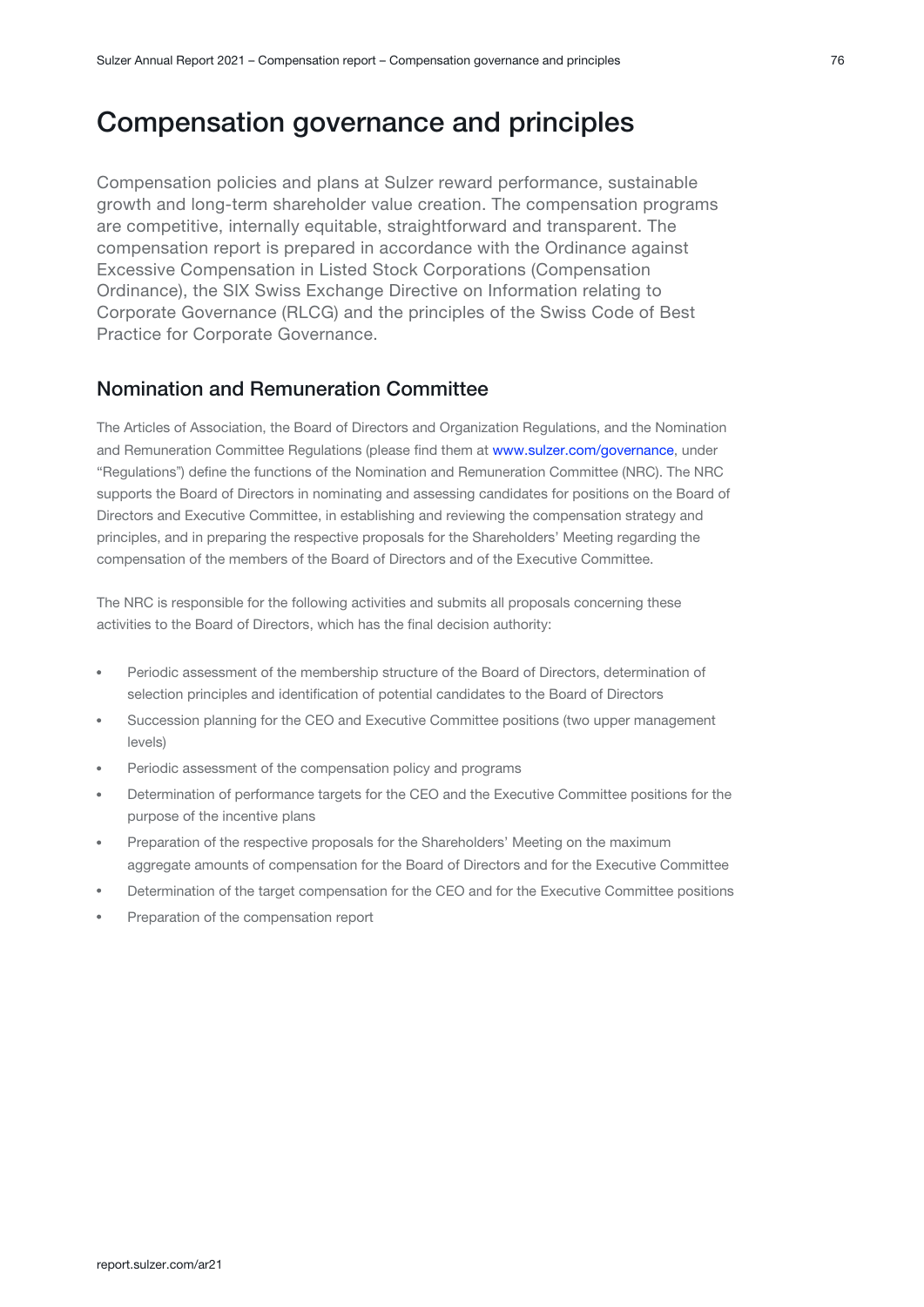The table below describes the levels of authority:

|                                                                                                                                            | CEO      | <b>NRC</b> | <b>Board</b> | Shareholders'<br>Meeting   |
|--------------------------------------------------------------------------------------------------------------------------------------------|----------|------------|--------------|----------------------------|
| Selection criteria and succession planning for Board of Directors                                                                          |          | proposes   | approves     |                            |
| Selection criteria and succession planning for Executive Committee                                                                         | proposes | reviews    | approves     |                            |
| Compensation policy and programs                                                                                                           |          | proposes   | approves     |                            |
| Aggregate maximum compensation amounts for the Executive<br>Committee and for the Board of Directors to be submitted to vote<br>at the AGM |          | proposes   | reviews      | approves (binding<br>vote) |
| Individual compensation of the members of the Board of Directors                                                                           |          | proposes   | approves     |                            |
| Compensation of the CEO                                                                                                                    |          | proposes   | approves     |                            |
| Individual compensation of the members of the Executive<br>Committee                                                                       | proposes | reviews    | approves     |                            |
| Performance objectives and assessment of the CEO                                                                                           |          | proposes   | approves     |                            |
| Performance objectives and assessment of the Executive<br>Committee                                                                        | proposes | reviews    | approves     |                            |
| Compensation report                                                                                                                        |          | proposes   | approves     | consultative vote          |

The NRC consists of at least three members who are non-executive and independent and who are elected individually and annually by the Shareholders' Meeting for the period of office until the following ordinary AGM. At the 2021 AGM, Gerhard Roiss (Chairman) and Hanne Birgitte Breinbjerg Sørensen were reelected as members of the NRC. Suzanne Thoma was elected for the first time to the Board of Directors in 2021 and since then is also member of the NRC. She replaced Marco Musetti as a member of the NRC.

The NRC meets as often as the business requires, but at least twice a year. In 2021, the NRC held four regular and six extraordinary meetings that were attended by all members. Besides the standard agenda items, the NRC further focused its efforts on ensuring continuity and succession planning for the positions on the Board of Directors and the Executive Committee.

The CEO and the Chief Human Resources Officer, who serves as the Secretary of the NRC, generally attend the meetings. The Chairman of the Committee may invite other executives to join the meeting in an advisory capacity, when appropriate. However, the CEO and any other executives do not participate in the meetings, or parts of it, when their own remuneration and/or performance is discussed.

The Chairman of the NRC reports to the next meeting of the full Board of Directors on the activities of the NRC and the matters debated. The Chairman, as far as necessary, submits the respective proposals for approval by the Board of Directors. The minutes of the NRC meetings are available to all members of the Board of Directors.

The NRC may appoint third-party companies to provide independent advice or perform services as it deems necessary for the fulfillment of its duties.

#### Shareholders' role and engagement

The company is keen to receive shareholders' feedback on the compensation policy and programs, and it began the practice of holding a consultative vote on the compensation report in 2011. Further, the company regularly meets with shareholders and shareholder representatives to understand their perspectives. At the AGM, shareholders approve the maximum aggregate compensation amounts for the Board of Directors and for the Executive Committee in an annual binding vote.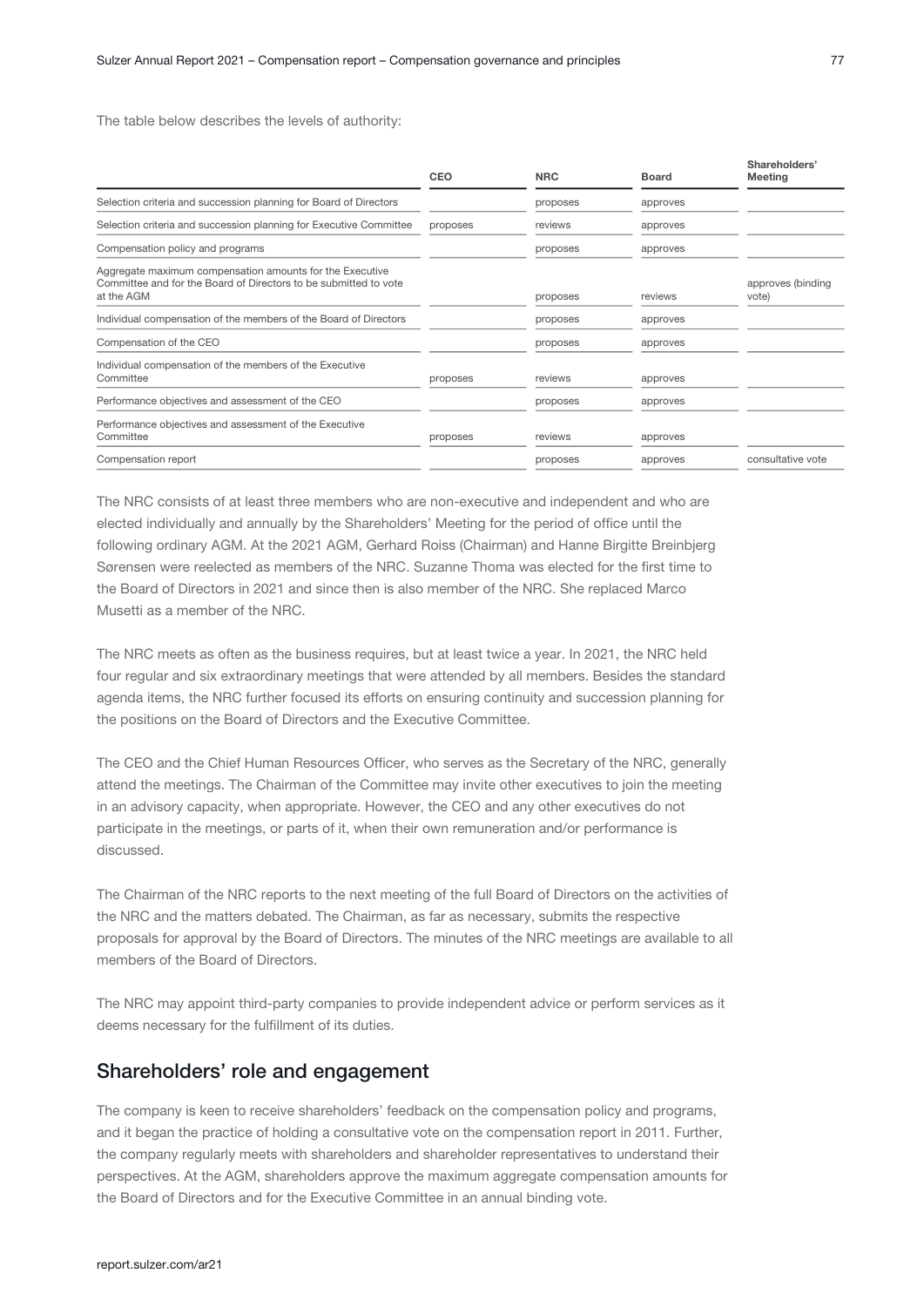Further, the Articles of Association, which are also subject to shareholders' approval, regulate the principles of compensation. They include the following provisions related to compensation (full version of the Articles of Association can be found at [www.sulzer.com/governance](https://www.sulzer.com/governance), under "Articles of Association"):

- Principles of compensation (article 31): Non-executive members of the Board of Directors receive fixed compensation only. Members of the Executive Committee receive fixed and variable compensation elements. The variable compensation may include short-term and long-term variable compensation components. These are governed by performance metrics that take into account the performance of the company, the group or parts of it, targets in relation to the market, other companies or comparable benchmarks and/or individual targets, as well as strategic and/or financial objectives. Compensation may be paid in the form of cash, shares, options, financial instruments or similar units, in kind, in services, or in other types of benefits.
- Shareholders' binding vote on remuneration (article 29): the Shareholders' Meeting shall approve the maximum aggregate amount of compensation for the Board of Directors for the next term of office and the maximum aggregate amount of compensation for the Executive Committee for the following financial year. The Board of Directors shall submit the annual compensation report to an advisory vote at the AGM.
- Additional amount for members of the Executive Committee hired after the vote on remuneration by the Shareholders' Meeting (article 30): to the extent that the maximum aggregate amount of compensation as approved by the Shareholders' Meeting does not suffice, up to 40% of the maximum aggregate amount of compensation approved for the Executive Committee is available, without further approval, for the compensation of the members of the Executive Committee who were appointed after the AGM.
- Loans, credit facilities, and post-employment benefits for members of the Board of Directors and of the Executive Committee (article 34): the company may not grant loans or credits to members of the Board of Directors and of the Executive Committee.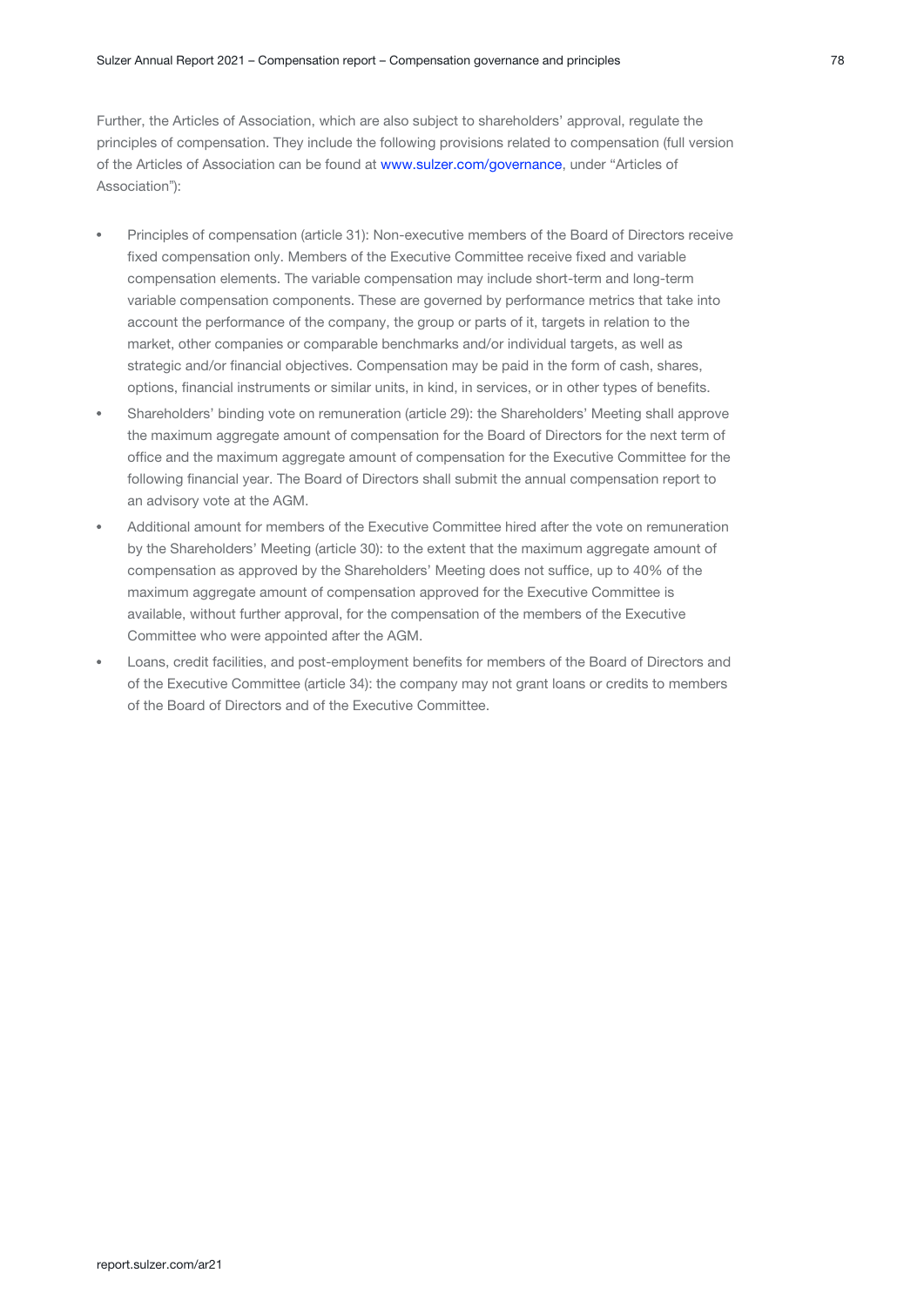# <span id="page-9-0"></span>Compensation architecture for the CEO and Executive Committee members

## Compensation principles

The compensation of the Executive Committee is driven by the main principle of pay for performance. The compensation policy and programs are designed to reward performance, sustainable growth and long-term shareholder value creation, while offering competitive remuneration to be able to attract and retain highly qualified employees. The compensation principles are:

| <b>Risk</b>                   | Risk exposure                                                                                                                                                   |
|-------------------------------|-----------------------------------------------------------------------------------------------------------------------------------------------------------------|
| Pay for performance           | A substantial portion of the compensation is delivered in the form of variable incentives based on company and individual<br>performance.                       |
| Strategy alignment            | The performance criteria are selected to create adequate incentives for achieving the operational and strategic objectives.                                     |
| Ownership                     | Part of the compensation is delivered in the form of company equity to foster ownership and to align the interests of<br>executives with those of shareholders. |
| <b>Market competitiveness</b> | Compensation levels are competitive and in line with market practice to attract and retain highly qualified employees.                                          |
| Internal equity               | The internal compensation structure is based on a job-grading methodology applied globally.                                                                     |
| Transparency                  | Compensation programs are straightforward and transparently explained in the compensation report.                                                               |

## Method of determining compensation: benchmarking

To ensure compensation levels that are competitive and in line with market practice, the compensation of the Board of Directors and of the Executive Committee is benchmarked against that of similar roles in comparable companies every one to two years. For this purpose, the NRC selected a peer group of international industrial companies headquartered in Switzerland based on their revenue and number of employees. Sulzer is positioned between the first quartile and median of the peer group.

The NRC regularly reviews the composition of the peer group, which is applied for benchmarking purposes. Having reviewed the composition in 2021, the NRC decided that from 2022, the composition of the peer group should be revised. Going forward, companies of a comparable size from the Swiss market will form the respective peer group, which is used to derive the compensation levels for the Board of Directors as well as for the Executive Committee.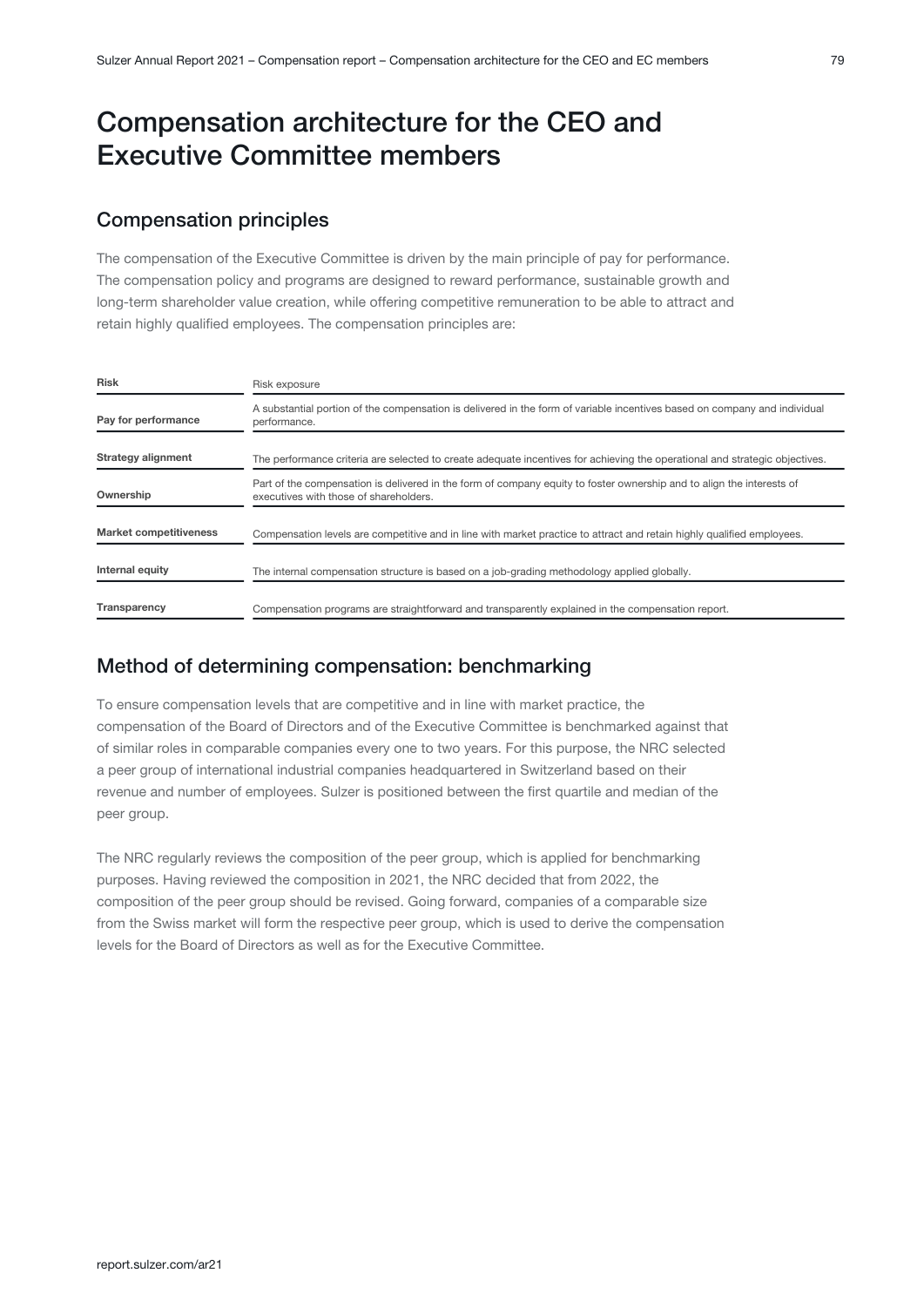## Compensation benchmark

The comparison group reflects Sulzer's ambitious business strategy:

- ABB
- Clariant
- Georg Fischer
- Lonza
- OC Oerlikon
- Rieter
- **Schindler**
- Sika
- Sonova
- Tetra Laval Group

The intention is to pay target compensation around the median of the relevant market. Nevertheless, compensation increases are not granted based on benchmark results alone. The role, responsibility and current performance of the individual Executive Committee member is assessed at the same time. A globally applied job-grading methodology fosters internal equity.

The compensation of the Executive Committee is governed by internal regulations such as the total reward policy, the bonus plan, the performance share plan and benefits plans. The compensation of the Executive Committee is reviewed by the NRC annually and, if necessary, adjusted and approved by decision of the Board of Directors based on a proposal by the NRC. The compensation of the Executive Committee is summarized as follows: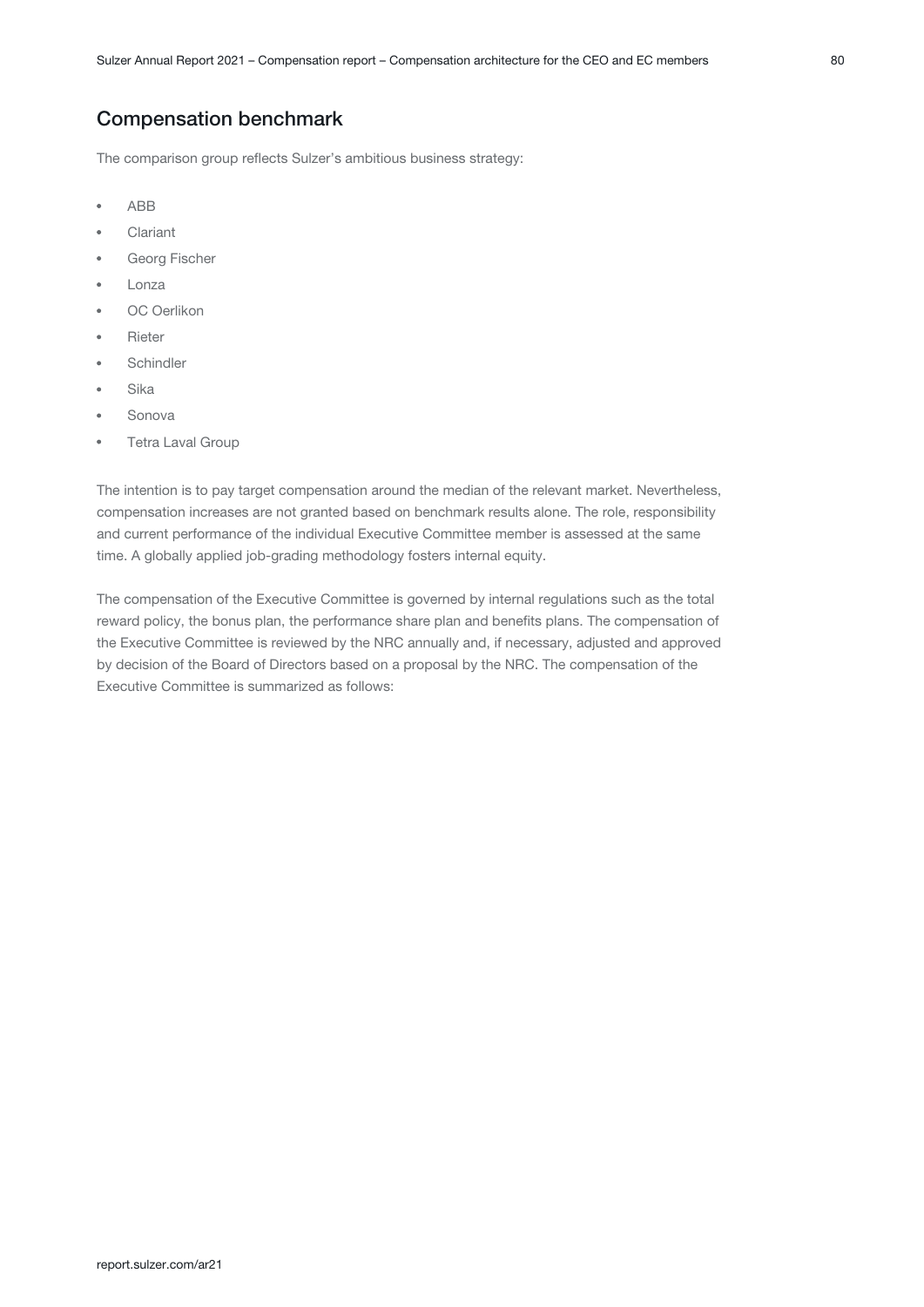#### Compensation elements for the members of the Executive Committee

|                                    | <b>Base salary</b>                                                          | <b>Benefits</b>                                                    | <b>Short-term incentive</b><br>plan (bonus plan)                                                                                                                                                                                                       | Long-term incentive<br>plan (PSP 2021)                                                                                                                                                                                                                                                                                                                                                                                                                                                                                 | Share ownership<br>guidelines (SOG)                                                                                      |
|------------------------------------|-----------------------------------------------------------------------------|--------------------------------------------------------------------|--------------------------------------------------------------------------------------------------------------------------------------------------------------------------------------------------------------------------------------------------------|------------------------------------------------------------------------------------------------------------------------------------------------------------------------------------------------------------------------------------------------------------------------------------------------------------------------------------------------------------------------------------------------------------------------------------------------------------------------------------------------------------------------|--------------------------------------------------------------------------------------------------------------------------|
| Main parameters                    | Function, level of role,<br>profile of incumbent<br>(skill set, experience) | Pension and social<br>security contributions,<br>fringe benefits   | Achievement of annual<br>financial and individual<br>objectives                                                                                                                                                                                        | Achievement of long-<br>term, company-wide<br>objectives, share price<br>development                                                                                                                                                                                                                                                                                                                                                                                                                                   | Level of role                                                                                                            |
| Key drivers                        | Labor market, internal<br>job-grading                                       | Protection against risks,<br>labor market, internal<br>job-grading | Operational profit,<br>sales, operational<br>operating net cash flow<br>(operational ONCF)                                                                                                                                                             | Operational profit<br>growth, operational<br>return on average<br>capital employed<br>adjusted (operational<br>ROCEA), relative total<br>shareholder return<br>(TSR)                                                                                                                                                                                                                                                                                                                                                   | Share price<br>development                                                                                               |
| Link to compensation<br>principles | Competitive<br>compensation                                                 | Competitive<br>compensation                                        | Pay for performance,<br>strategy alignment                                                                                                                                                                                                             | Pay for performance,<br>strategy alignment,<br>ownership                                                                                                                                                                                                                                                                                                                                                                                                                                                               | Ownership                                                                                                                |
| Vehicle                            | Cash                                                                        | Pension and insurance<br>plans, perquisites                        | Cash                                                                                                                                                                                                                                                   | Performance share<br>units (PSU) settled in<br>shares                                                                                                                                                                                                                                                                                                                                                                                                                                                                  | Obligation to privately<br>invest in Sulzer shares<br>and to hold these<br>shares until the end of<br>the service period |
| Amount                             | Fixed                                                                       | Fixed                                                              | Variable, capped at<br>200% of target bonus.<br>Target bonus amounts<br>to 90% of annual base<br>salary for the CEO and<br>60% of annual base<br>salary for the other<br>members of the<br>Executive Committee.<br>Clawback provisions<br>implemented. | Variable. Grant value is<br>defined based on the<br>Global Grade and<br>corresponds to CHF<br>1'440'000 for the CEO<br>and between CHF<br>330'000 and CHF<br>400'000 for the other<br>members of the<br><b>Executive Committee</b><br>(EC). Vesting payout<br>percentage is capped<br>at 250% and vesting<br>value is capped at CHF<br>3'600'000 for the CEO<br>and at CHF 825'000 to<br>CHF 1'000'000 for the<br>other members of the<br>EC. Malus and<br>clawback provisions<br>implemented.<br>Grant: April 1, 2021 | CEO: 200% of base<br>salary. Other members<br>of the Executive<br>Committee: 100% of<br>base salary.                     |
| Grant/vesting/payment<br>date      | Monthly                                                                     | Monthly and/or annually                                            | March of the following<br>year                                                                                                                                                                                                                         | Vesting: December 31,<br>2023 Share delivery:<br>March 2024                                                                                                                                                                                                                                                                                                                                                                                                                                                            |                                                                                                                          |
| Performance period                 |                                                                             |                                                                    | 1 year (January 1,<br>2021-December 31,<br>2021)                                                                                                                                                                                                       | 3 years (January 1,<br>2021-December 31,<br>2023)                                                                                                                                                                                                                                                                                                                                                                                                                                                                      |                                                                                                                          |

The compensation of the Executive Committee contains fixed, performance-independent elements to provide a secure income and to ensure that no unreasonable risks are taken. In order to create reasonable incentives for the Executive Committee, align the interests of the Executive Committee and shareholders, ensure pay for performance and implement the company's strategy in the Executive Committee's compensation, it contains also short- and long-term performance-dependent elements: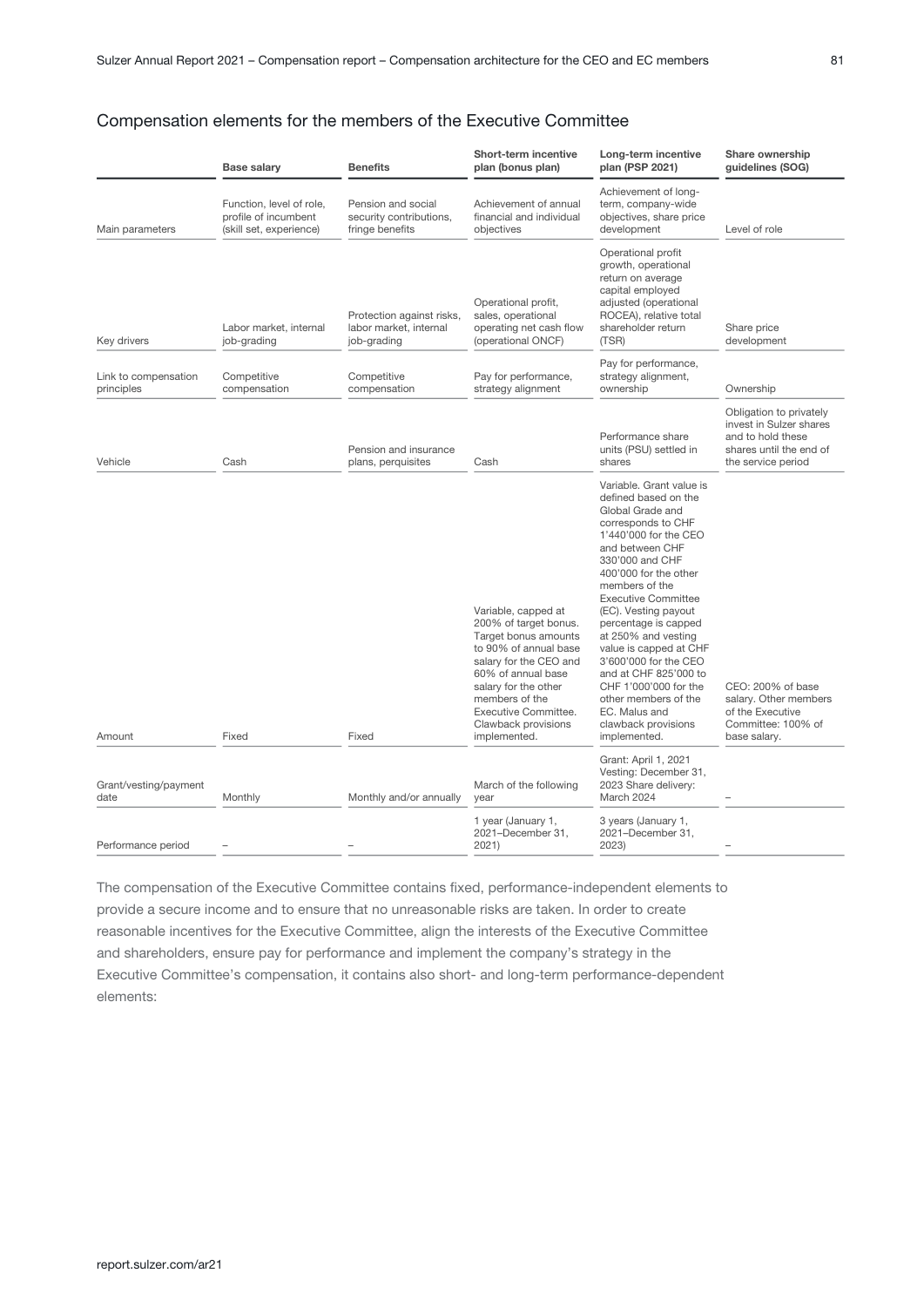#### Overview of compensation elements



In line with the pay-for-performance principle, a significant portion (over 59%) of the compensation of the CEO and the other members of the Executive Committee consists of variable incentives based on performance. Furthermore, the compensation structure ensures sustainable long-term growth as the long-term variable compensation makes up the largest portion of the target total compensation (see "Overview of compensation elements").

## Base salary (fixed, in cash)

The base salary is determined at the discretion of the Board of Directors based on the market value of the respective position and the incumbent's qualifications, skillset and experience. An internal jobgrading methodology provides orientation and fosters internal equity.

## **Benefits**

Members of the Executive Committee participate in the regular employee pension fund applicable to all employees in Switzerland. The retirement plan consists of a basic plan that covers annual earnings up to CHF 149'125 per year and a supplementary plan in which income over this limit, up to the ceiling set by law, is insured (including variable cash remuneration). The contributions are age related and are shared between the employer and the employee.

Furthermore, each member of the Executive Committee is entitled to a representation allowance in line with the expense regulations for all members of management in Switzerland and approved by the tax authorities.

## Bonus (variable, performance-based, cash remuneration)

The bonus rewards the financial performance of the company and/or its businesses, as well as the achievement of individual performance objectives over one calendar year. Performance objectives are defined at the beginning of the year during annual target setting. Achievement is assessed against each of those objectives after year-end and directly influences the variable incentive payouts.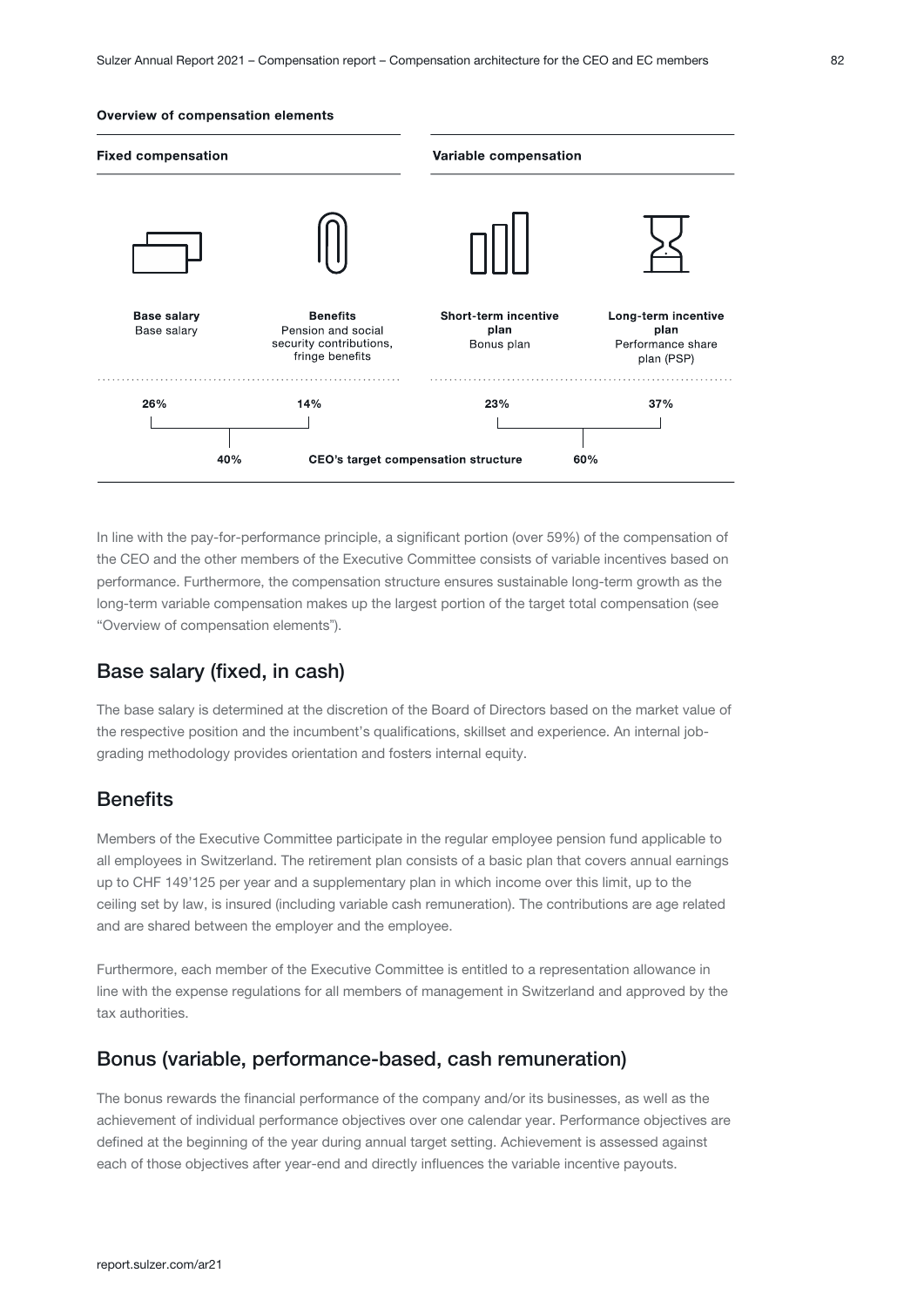#### Performance appraisal

- $\rightarrow$  Target setting Definition of two to four individual performance objectives at the beginning of the year
- $\rightarrow$  Performance assessment Performance assessmanet at vear-end
- $\rightarrow$  Compensation determination Determination of incentive payouts on the basis of the company's/division's performance and achievement of individual objectives

The target bonus is expressed as a percentage of annual base salary. It amounts to 90% for the CEO and to 60% for the other members of the Executive Committee. For the CEO and the other members of the Executive Committee, 70% of the bonus is based on the achievement of financial objectives at company and/or division level, and 30% is based on the achievement of individual objectives as described below:

| Category               | Weight | <b>Objectives</b>                      | <b>Rationale</b>                                                                                                                           |                 | CEO/CFO/<br><b>CHRO</b> | <b>Division</b><br>President |
|------------------------|--------|----------------------------------------|--------------------------------------------------------------------------------------------------------------------------------------------|-----------------|-------------------------|------------------------------|
|                        |        | Operational                            |                                                                                                                                            | Sulzer          | 25%                     | 7.5%                         |
|                        |        | profitability                          | Measure of profitability (bottom line)                                                                                                     | <b>Division</b> |                         | 17.5%                        |
|                        |        |                                        |                                                                                                                                            | Sulzer          | 25%                     | 7.5%                         |
|                        |        | Sales                                  | Measure of growth (top line)                                                                                                               | <b>Division</b> |                         | 17.5%                        |
|                        |        | Operational operating<br>net cash flow |                                                                                                                                            | Sulzer          | 20%                     | 6%                           |
| Financial performance  | 70%    | (operational ONCF)                     | Measure of cash generated by the<br>revenues                                                                                               | <b>Division</b> |                         | 14%                          |
|                        |        | Cost-effectiveness                     | Objectives linked to cost reduction or<br>optimization                                                                                     | Individual      | 15%                     | 15%                          |
|                        |        | Growth initiatives                     | Include initiatives that support the<br>growth of Sulzer, such as M&A<br>projects, breaking into new markets<br>or new accounts            | Individual      | 5%                      | 5%                           |
|                        |        | Faster and better                      | Initiatives focused on the profitability<br>of Sulzer, with objectives linked to<br>speed ("faster") and quality ("better")                | Individual      | 5%                      | 5%                           |
| Individual performance | 30%    | <b>ESG</b>                             | Objectives linked to improvements in<br>the areas of environment, employee<br>engagement and local communities<br>and corporate governance | Individual      | 5%                      | 5%                           |
|                        |        |                                        |                                                                                                                                            | Total           | 100%                    | 100%                         |

The objectives are set within the annual target-setting process. For each financial objective, the following parameters are set upfront:

- An expected level of performance ("target"), the achievement of which leads to a payout factor (on the respective performance metric) of 100%.
- A minimum level of performance ("threshold") below which the respective payout factor is zero.
- A maximum level of performance ("cap") above which the respective payout factor is capped at 200%. With respect to the financial objectives, a performance of 200% of the target figure is required to achieve a payout factor of 200%.

Between threshold and target, as well as between target and cap, the payout factor is interpolated linearly.

For information on the adjustments made to the key performance criteria due to the medmix spin-off, please refer to the section "Special report - medmix spin-off". In order to measure individual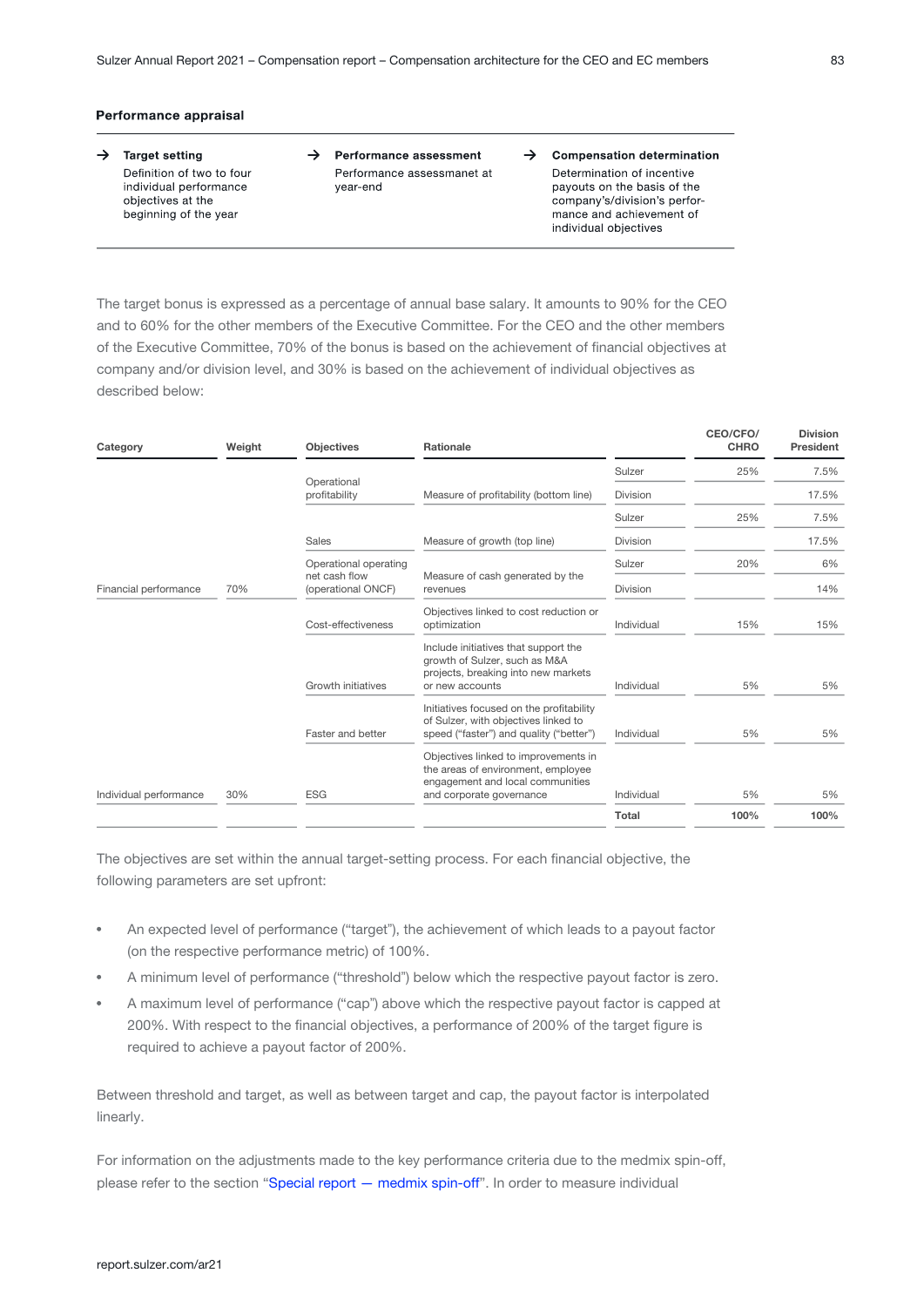performance, each Executive Committee member is given different personal objectives for each of the four individual performance categories ("Cost-effectiveness," "Growth initiatives", "Faster and better", and "ESG") at the beginning of the financial year. "Cost-effectiveness", for example, includes objectives like cost-saving (travel spend reduction, real estate costs reduction, etc.) whereas objectives for the category "Faster and better" are, among others, on-time delivery percentage improvement, employee engagement progression (measured through external opinion surveys) or health and safety accident frequency rates (AFR) reduction. "Growth initiatives" include, for example, successful completion of M&A actions or sales growth in specific countries. "ESG" includes improvements in health and safety, emissions, water and energy efficiency or initiatives and actions taken to increase employee and community engagement or efforts in R&D for more efficient or sustainable products such as eco-packaging, biopolymers or energy-efficient pumps. The CEO reviews the individual performance based on the personal objectives of each Executive Committee member, which in turn is reviewed by the NRC. The CEO's individual performance is assessed by the NRC.

Sulzer strives for transparency in relation to pay for performance. However, further disclosure of financial and individual objectives may create a competitive disadvantage to the company, because it renders sensitive insights into Sulzer's strategy. To ensure transparency while avoiding competitive risk, Sulzer provides a general performance assessment for each financial objective as well as the aggregated individual performance at the end of the performance cycle (see chapter "Compensation [of the Executive Committee for 2021](#page-19-0)").

On the basis of this performance assessment, a payout factor is determined for each financial objective as a result of the actual performance. The weighted average of the resulting payout factors on each performance metric will be multiplied by the target bonus amount to derive the actual bonus, which will be paid out in March of the following year.



#### **Bonus calculation**

The objectives for the bonus plan are linked to Sulzer's strategic goal of promoting the sustainable and profitable growth of the company. They are chosen to provide different incentives for growth and shareholder value creation.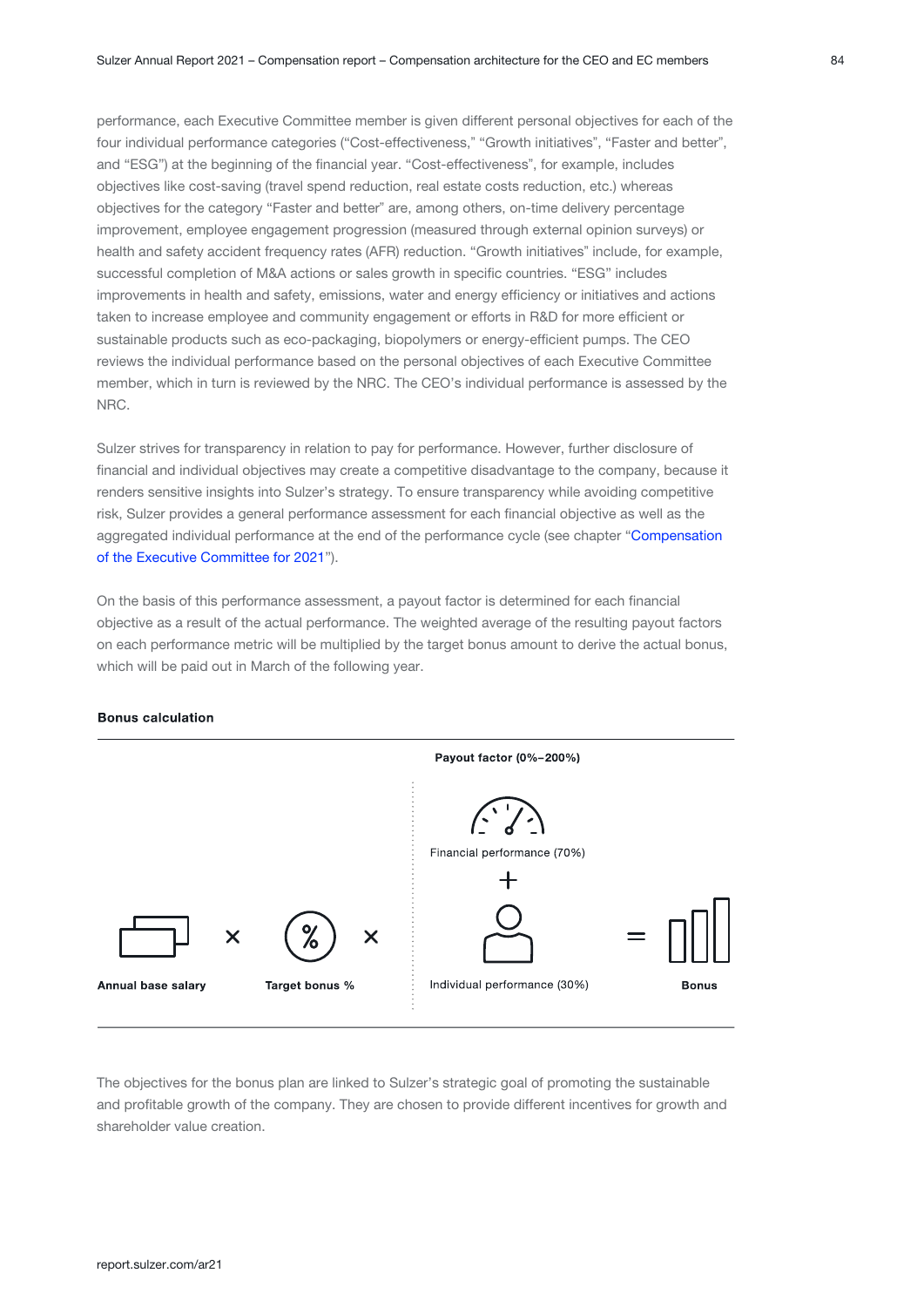#### Strategic link of bonus plan

|                           | Growth | Profitability | Long-term<br>shareholder value<br>creation |
|---------------------------|--------|---------------|--------------------------------------------|
| Bonus plan                |        |               |                                            |
| Operational profit        |        |               |                                            |
| Sales                     |        |               |                                            |
| Operational ONCF          |        |               |                                            |
| Cost-effectiveness        |        |               |                                            |
| <b>Growth initiatives</b> |        |               |                                            |
| Faster and better         |        |               |                                            |
| <b>ESG</b>                |        |               |                                            |
|                           |        |               |                                            |

## Performance share plan (variable, performance-based, sharebased remuneration)

The long-term shareholder orientation and value creation is incentivized by a performance share plan (PSP) granting performance share units (PSUs) to the members of the Executive Committee. PSUs are a conditional right to a certain number of shares of the company, subject to ongoing employment and to the achievement of strategic/financial performance targets on group level over the three-year performance period. The PSP is based on the performance of the company over three years and aligns the interests of the participants with those of the shareholders by delivering a substantial portion of the compensation as company equity. This emphasizes and supports Sulzer's focus on pay for performance and sustainable growth, with a long-term perspective and additional retention effect on employees.

The PSP is a plan with annual grants and is available exclusively to the members of the Executive Committee and of the Sulzer Management Group. The grant value is determined based on the level of the executive's role and amounts to CHF 1'440'000 for the CEO and to between CHF 330'000 and CHF 400'000 (determined by the Board of Directors) for the other members of the Executive Committee. The number of PSUs granted is calculated by dividing the grant value by the three-month volume-weighted average share price before the grant date.

The key performance criteria being measured over the three-year performance period of PSU are:

- Operating income before restructuring, amortization, impairments and non-operational items (operational profit) growth, weighted with 25%.
- Average operational return on capital employed (operational ROCEA), weighted with 25%.
- Relative total shareholder return (TSR) weighted with 50% and measured, other than in previous tranches, only based on the performance against international peers measured as percentile ranking
- With respect to the adjustments made to the key performance criteria due to the medmix spin-off please refer to the section ["Special report — medmix spin-off"](#page-4-0).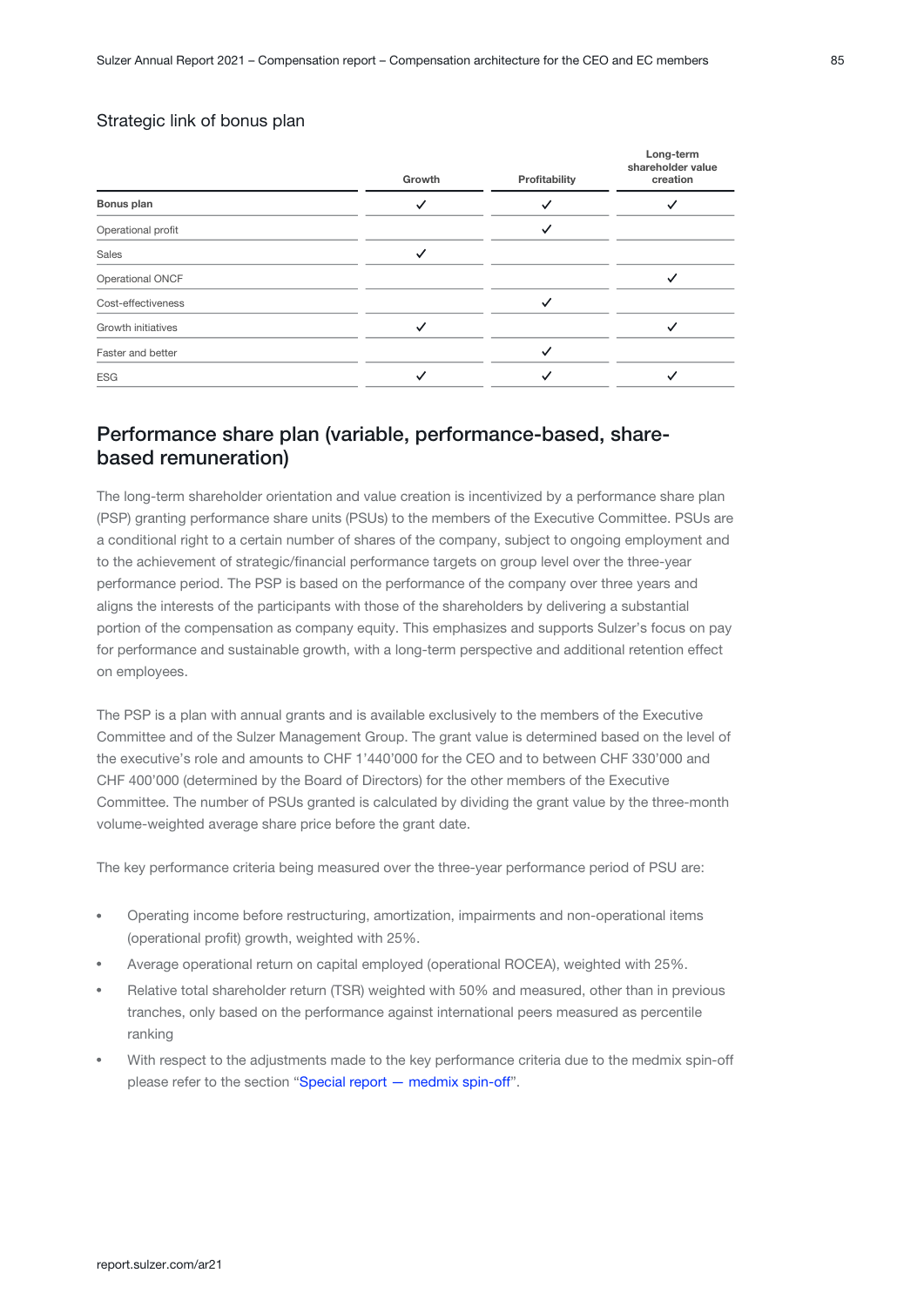#### Peer group for relative TSR performance of PSP 2021

#### International peers

- Andritz
- Burckhardt Compression
- Ebara
- Flowserve
- ITT
- OC Oerlikon
- Pentair
- Wood Group
- Xylem

The Board of Directors can alter the composition of the peer group if deemed necessary, such as in the case of a merger or acquisition or any other change leading to a delisting or a fundamental change in the scope of the business of a peer group company. In such a situation, the Board will select new peer companies. There is a predefined successor list of companies to support the Board of Directors in the selection process. On October 28, 2021, SPX Flow, which recently divested its Pump division and now mainly focuses on dairy systems and Kirloskar Brothers, a family-owned Indian pump company have been replaced by OC Oerlikon and Burckhardt Compression, which were the predefined successors.

The Board of Directors deems these metrics to be the most relevant key performance indicators for the sustainable development of the Sulzer group, combining growth, profitability and shareholder return in comparison to the relevant peers.

For each performance condition of the PSP, a threshold, target and cap performance level is determined, which in turn determines the achievement factor. Sulzer strives for transparency in relation to pay for performance and discloses all information whose exposure cannot lead to strategic disadvantages.

Disclosure of internal financial objectives may create a competitive disadvantage for the company because it renders sensitive insights into Sulzer's strategy. To ensure transparency while avoiding competitive risk, Sulzer provides a general performance assessment for each performance criteria at the end of the performance cycle based on the following metric (see chapter "Compensation of the [Executive Committee for 2021](#page-19-0)").

| Level of performance | <b>Achievement factor</b> |
|----------------------|---------------------------|
| • Below threshold    | 0%                        |
| • Threshold          | 50%                       |
| $\cdot$ Target       | 100%                      |
| $\cdot$ Cap          | 250%                      |
| • Points in between  | Linear interpolation      |

On the vesting date, the number of vested PSUs is calculated by multiplying the initial number of PSUs granted by the weighted average of the achievement factor of each performance condition. For each vested PSU, a Sulzer share will be delivered to the participant.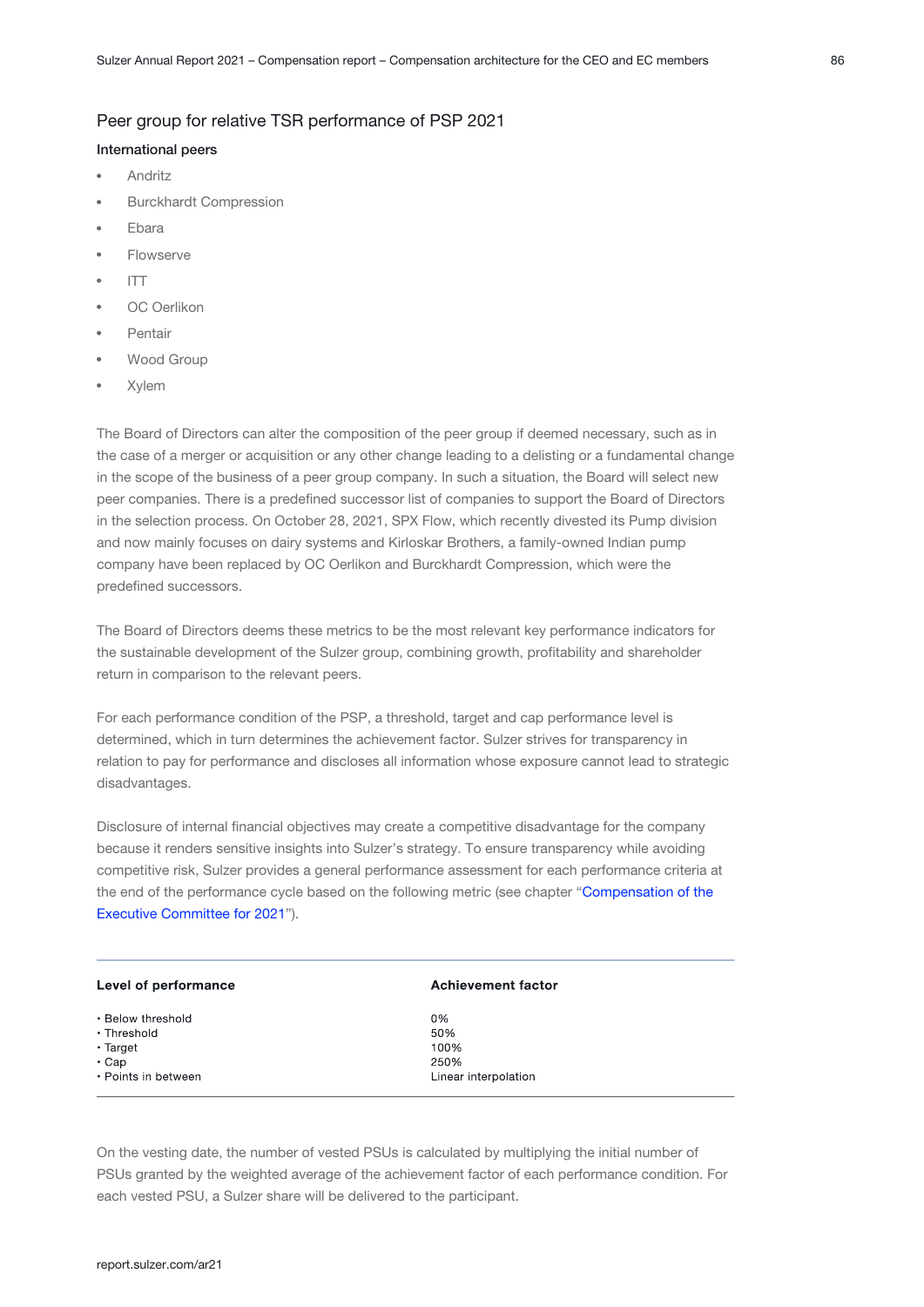| Number of PSU<br>↗<br>granted                                                                                                                                | <b>Achievement opEBITA</b><br>growth (0-250%) x 25%                                                                                                                                                                                                                     | Achievement average<br>opROCEA (0-250%) x 25%                                                                                                                                                                      | <b>Achievement relative</b><br>TSR (0-250%) x50%                                                                                                                                                       | Number of PSU<br>vested                                                                                                                                                      |
|--------------------------------------------------------------------------------------------------------------------------------------------------------------|-------------------------------------------------------------------------------------------------------------------------------------------------------------------------------------------------------------------------------------------------------------------------|--------------------------------------------------------------------------------------------------------------------------------------------------------------------------------------------------------------------|--------------------------------------------------------------------------------------------------------------------------------------------------------------------------------------------------------|------------------------------------------------------------------------------------------------------------------------------------------------------------------------------|
| Number of PSU granted<br>Grant values are defined<br>based on the level of the<br>role:<br>$\cdot$ CEO: CHF 1'440'000<br>• EC: CHF 330'000 to<br>CHF 400'000 | Factor based on<br>operational EBITA growth<br>Operational EBITA growth<br>is the percentage change<br>between opEBITA in the<br>last fiscal year before the<br>start of the performance<br>period and opEBITA in the<br>last fiscal year of the<br>performance period. | Factor based on<br>average opROCEA<br>Average opROCEA is the<br>sum of adiusted opROCE<br>based on audited figures in<br>each fiscal vear of the<br>performance period.<br>divided by the number of<br>such vears. | Factor based on<br>relative TSR<br>Relative TSR is defined as<br>share price growth plus<br>dividends during the<br>vesting period divided by<br>the ending share price.<br>measured against<br>peers. | Number of PSU vested<br>The maximum vesting<br>value is capped at<br>a multiple of the value<br>at grant:<br>$+$ CEO: CHE 3'600'000<br>• EC: CHF 825'000 to<br>CHE 1'000'000 |

However, while the above-mentioned performance assessment impacts the number of PSUs vested and, consequently, the number of shares delivered, there might also be an increase in value per share over the three-year performance period, which may have a relevant impact on the actually delivered total value after three years. Therefore, the number of vested PSUs is subject to an absolute value cap representing, in each case, 2.5 times the original grant value.

The objectives for the PSP are linked to Sulzer's strategic goal of promoting the sustainable and profitable growth of the company. They are chosen to provide different incentives for growth and shareholder value creation.

#### Strategic link of PSP

|                           | Growth | Profitability | Long-term<br>shareholder value<br>creation |
|---------------------------|--------|---------------|--------------------------------------------|
| <b>PSP</b>                |        |               |                                            |
| Operational profit growth |        |               |                                            |
| <b>Operational ROCEA</b>  |        |               |                                            |
| <b>Relative TSR</b>       |        |               |                                            |

In case of termination of employment, the following provisions apply:

| Type of termination          | Provision                                                                                                                                                                                                                               |
|------------------------------|-----------------------------------------------------------------------------------------------------------------------------------------------------------------------------------------------------------------------------------------|
| By the employer for<br>cause | Unvested PSUs forfeit.                                                                                                                                                                                                                  |
| As a result of retirement    | Vesting and performance measurement of PSUs continues according to plan, no early allocation of the<br>shares.                                                                                                                          |
| Any other reason             | The number of unvested PSUs vest on a pro rata basis (number of months between grant date and<br>termination date) according to the achievement factor at the end of the vesting period. There is no early<br>allocation of the shares. |

Upon the occurrence of a change of control, PSU will vest immediately on a pro rata basis, subject to a performance assessment by the Board of Directors. In such a case, the Board of Directors may also determine a cash settlement of the awards.

## Malus and clawback

The Board of Directors may determine that a PSU is forfeited in full or in part (malus) or that a vested award will be recovered in full or in part (clawback) in situations of material misstatement of the financial results, an error in assessing a performance condition or in the information or assumptions on which the award was granted or vested, serious reputational damage to the company, gross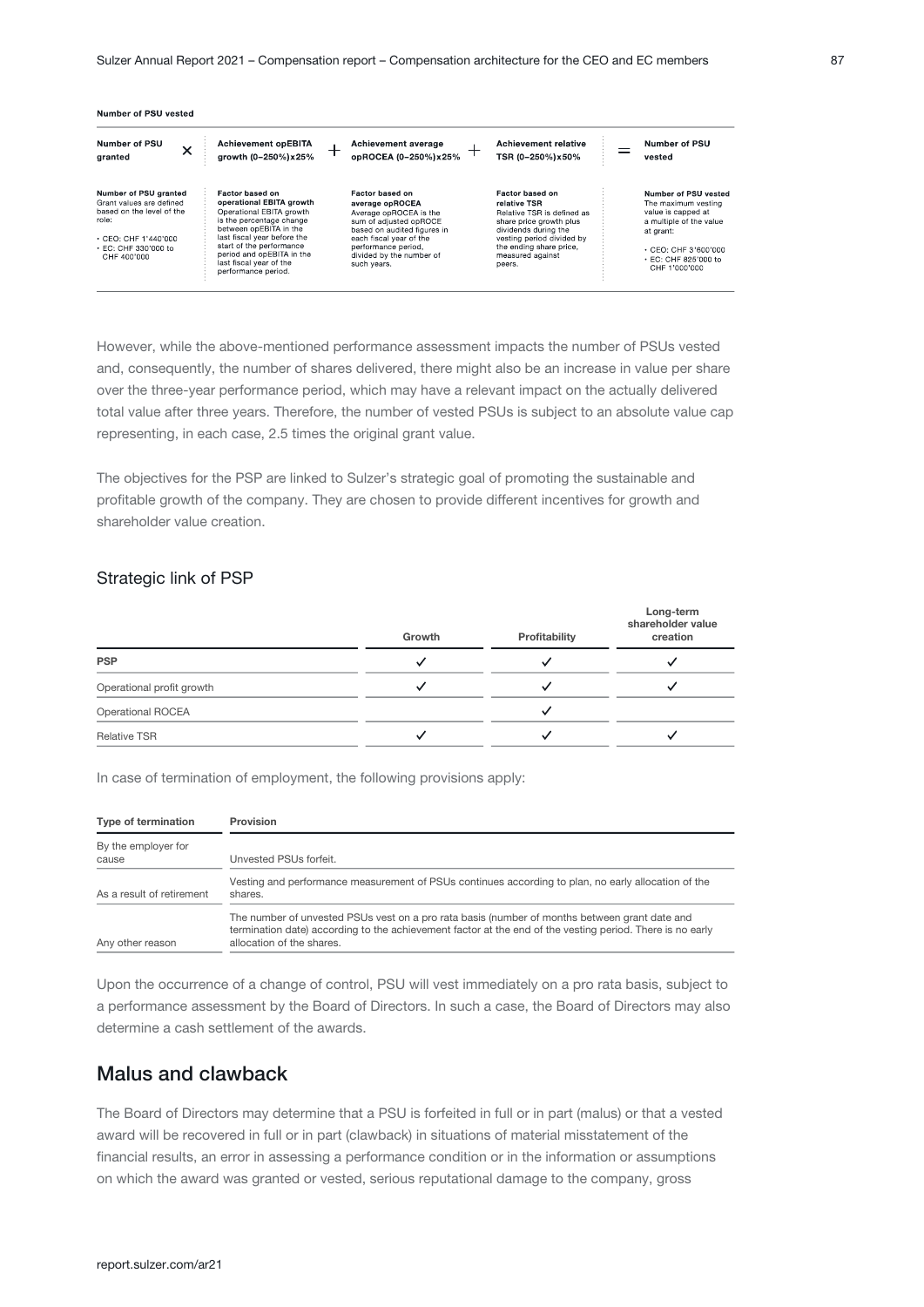negligence, or willful misconduct on the part of the participant. In 2021, the clawback clause was extended to cover bonuses, whereby Sulzer may recover in full or in part any relevant bonus compensation from Executive Committee members in situations of material misstatement of the financial results, an error in assessing a performance condition or gross misconduct of the participant.

Further information on share-based compensation can be found in note 31 to the "consolidated Financial Statements of Sulzer Ltd".

## Contracts of employment

The employment contracts of the Executive Committee are of undetermined duration and have a notice period of maximum 12 months. Members of the Executive Committee are not entitled to any impermissible severance or change of control payments. The employment contracts of the Executive Committee may include non-competition agreements with a time limit of one year and with a maximum total compensation of one annual target compensation.

## Shareholding requirements

Beginning 2020, shareholding requirements for members of the Executive Committee were introduced. According to these share ownership guidelines (SOG) the members of the Executive Committee are obliged to hold part of their shares until the end of their service period. The value of the shares to be held is set at 200% of the annual gross base salary for the CEO and 100% of the annual gross base salary for the other members of the Executive Committee.

| <b>Function</b>                      | Shareholding requirement in % of base salary |  |  |  |  |  |
|--------------------------------------|----------------------------------------------|--|--|--|--|--|
| CEO                                  | 200%                                         |  |  |  |  |  |
| Other Executive<br>Committee members | 100%                                         |  |  |  |  |  |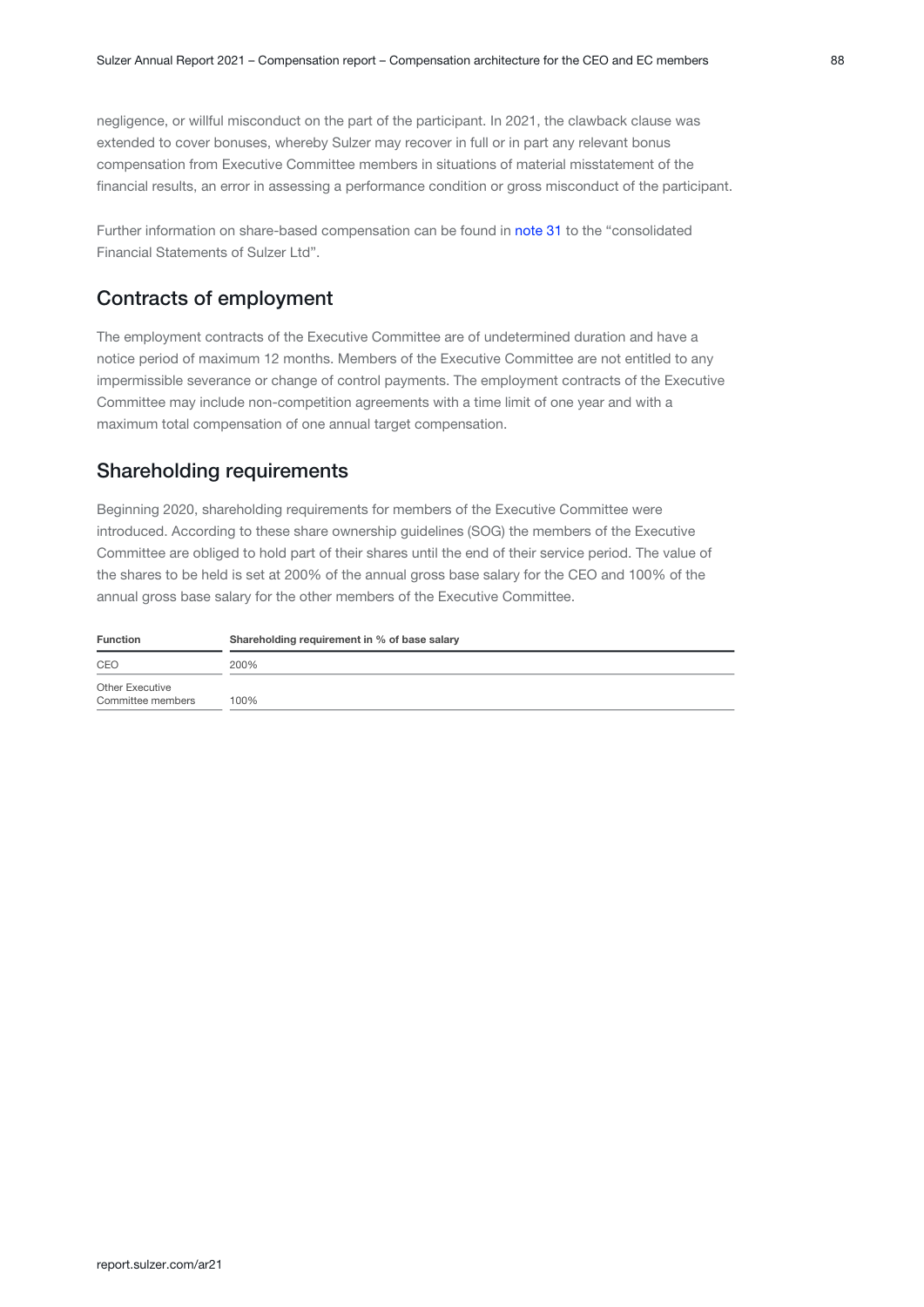# <span id="page-19-0"></span>Compensation of the Executive Committee for 2021

### Compensation of the Executive Committee: overview

In 2021, the Executive Committee received total compensation in the amount of kCHF 14'609 (previous year: kCHF 14'647). Of this total, kCHF 8'027 was in cash (previous year: kCHF 7'298); kCHF 4'486 was in PSU (previous year: kCHF 5'238); kCHF 1'938 was in pension and social security contributions (previous year: kCHF 1'965), and kCHF 158 was in other payments (previous year: kCHF 147).

#### Compensation of the Executive Committee

|                                                          |             |                          |                                                             |                                                               |                                      |                                                                                                                  | 2021                                                 |
|----------------------------------------------------------|-------------|--------------------------|-------------------------------------------------------------|---------------------------------------------------------------|--------------------------------------|------------------------------------------------------------------------------------------------------------------|------------------------------------------------------|
|                                                          |             | <b>Cash compensation</b> | <b>Deferred compensation</b><br>based on future performance |                                                               |                                      |                                                                                                                  |                                                      |
| thousands of CHF                                         | Base salary | Bonus <sup>2)</sup>      | Other $3$                                                   | Pension and<br>social security<br>contributions <sup>4)</sup> | Total cash-<br>based<br>compensation | Estimated<br>value of<br>share-based<br>grant under<br>the<br>performance<br>share plan<br>$(PSP)$ <sup>5)</sup> | Total (incl.<br>conditional<br>share-based<br>grant) |
| Highest single compensation, Greg<br>Poux-Guillaume, CEO | 1'021       | 1'500                    | 87                                                          | 461                                                           | 3'069                                | 1'779                                                                                                            | 4'849                                                |
| Total Executive Committee <sup>1)</sup>                  | 3'931       | 4'096                    | 158                                                         | 1'938                                                         | 10'123                               | 4'486                                                                                                            | 14'609                                               |

2020

|                                                          |             |                     | <b>Cash compensation</b> |                                                               |                                      | Deferred compensation<br>based on future performance                                                             |                                                      |
|----------------------------------------------------------|-------------|---------------------|--------------------------|---------------------------------------------------------------|--------------------------------------|------------------------------------------------------------------------------------------------------------------|------------------------------------------------------|
| thousands of CHF                                         | Base salary | Bonus <sup>2)</sup> | Other <sup>3)</sup>      | Pension and<br>social security<br>contributions <sup>4)</sup> | Total cash-<br>based<br>compensation | Estimated<br>value of<br>share-based<br>grant under<br>the<br>performance<br>share plan<br>$(PSP)$ <sup>5)</sup> | Total (incl.<br>conditional<br>share-based<br>grant) |
| Highest single compensation, Greg<br>Poux-Guillaume, CEO | 1'021       | 1'141               | 82                       | 491                                                           | 2'735                                | 2'601                                                                                                            | 5'335                                                |
| Total Executive Committee <sup>1)</sup>                  | 4'071       | 3'227               | 147                      | 1'965                                                         | 9'409                                | 5'238                                                                                                            | 14'647                                               |
|                                                          |             |                     |                          |                                                               |                                      |                                                                                                                  |                                                      |

1) The total Executive Committee compensation for 2021 and 2020 includes the compensation of Greg Poux-Guillaume, CEO since December 2015; Jill Lee, CFO since April 2018; Daniel Bischofberger, Division President Services since September 2016; Torsten Wintergerste, Division President Chemtech since June 2016; Armand Sohet, Chief Human Resources<br>Officer since March 2016; Frederic Lalanne, Division P

2) Expected bonus for the performance years 2021 and 2020 respectively, to be paid out in the following year (accrual principle).<br>3) Other consists of housing allowances, schooling allowances, tax services and child allowa

4) Includes the employer contribution to social security (including the expected employer contributions on equity awards), based on the fair value of all grants made in 2021 and 2020, respectively (PSP).

5) Represents the full fair value of the PSUs granted under the PSP in 2021 and 2020, respectively. PSUs granted in 2021 had a fair value of CHF 124.95 at grant date, based on a third-<br>party fair value calculation. While t date (CHF 101.12 per PSU for April 2021 grants), the disclosed fair values are calculated on the grant dates by using market value approaches, which typically leads to differences between the original grant value according to the compensation architecture and the disclosed fair market values.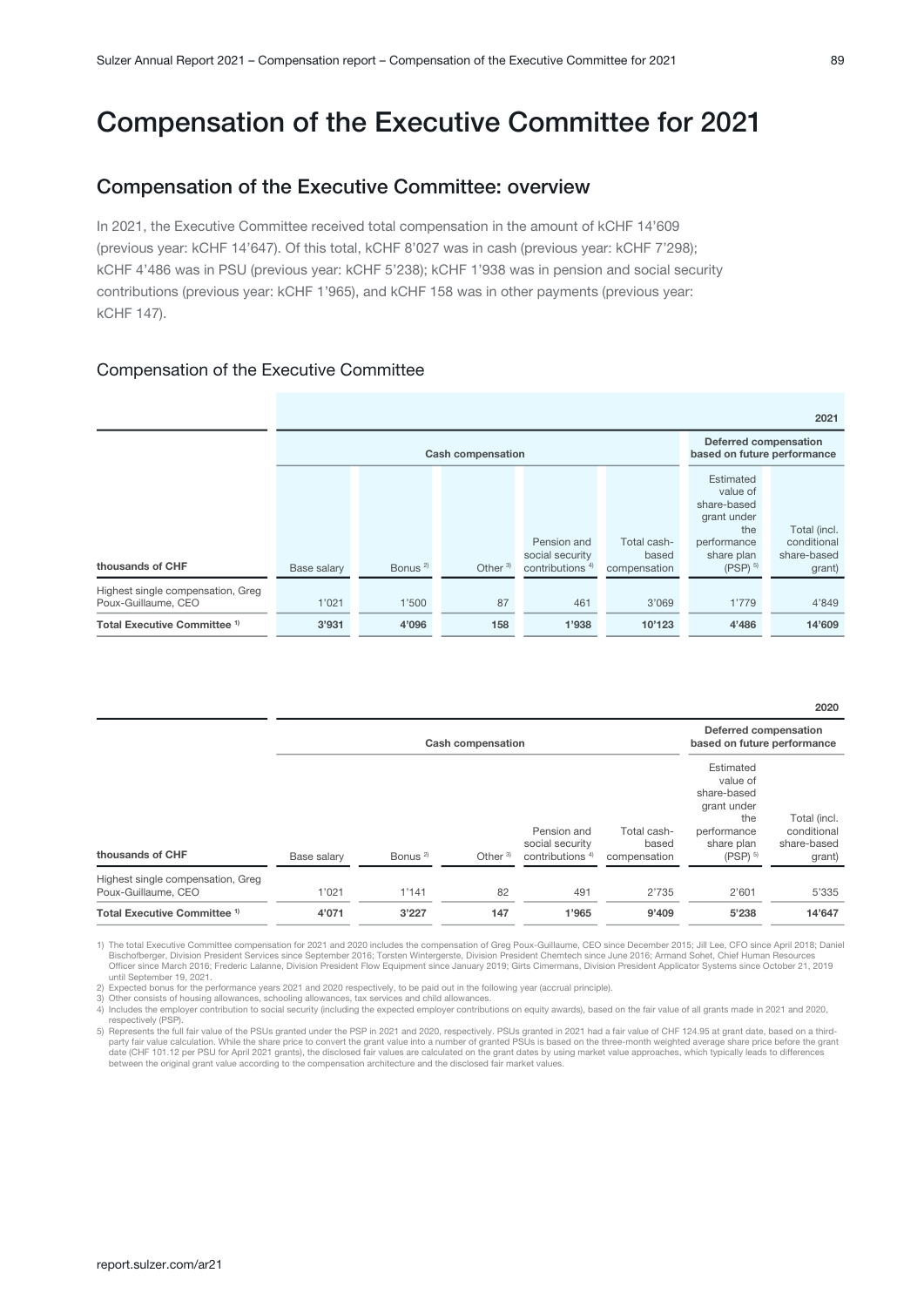The total compensation of kCHF 14'609 awarded to the members of the Executive Committee for the 2021 financial year is within the maximum aggregate compensation amount of kCHF 19'500 that was approved by the shareholders at the 2020 AGM.

No severance payments to members of the Executive Committee were made during the reporting year.

As of December 31, 2020, and December 31, 2021, there were no outstanding loans or credits granted to the members of the Executive Committee or former members of the Executive Committee.

In 2020 and 2021, no compensation was granted to former members of the Executive Committee or related parties.

## Compensation for the Executive Committee: pay-forperformance assessment

In the following, we elaborate further on how the relevant business performance impacted the variable compensation models of our Executive Committee. More detailed information about Sulzer's operational and strategic performance in 2021 can be found in the financial report.

#### a) Total compensation and pay for performance relation

#### **Total compensation of Executive Committee**



In 2021, the Executive Committee received total compensation in the amount of kCHF 14'609 (previous year: kCHF 14'647). This was an overall decrease of 0.3% from the previous year. Following the spin-off of medmix, one Executive Committee member left Sulzer to join medmix on September 20, 2021. As a result of this, his compensation at Sulzer in 2021 covered only the period until September 19, 2021, and not the full year as in 2020.

For the entire Executive Committee, the variable component amounted to between 110.2% and 209.0% of the fixed component (base salary, other, pension and social security contributions). This pay-for-performance relation reflects Sulzer's high-performance orientation. Further, it represents the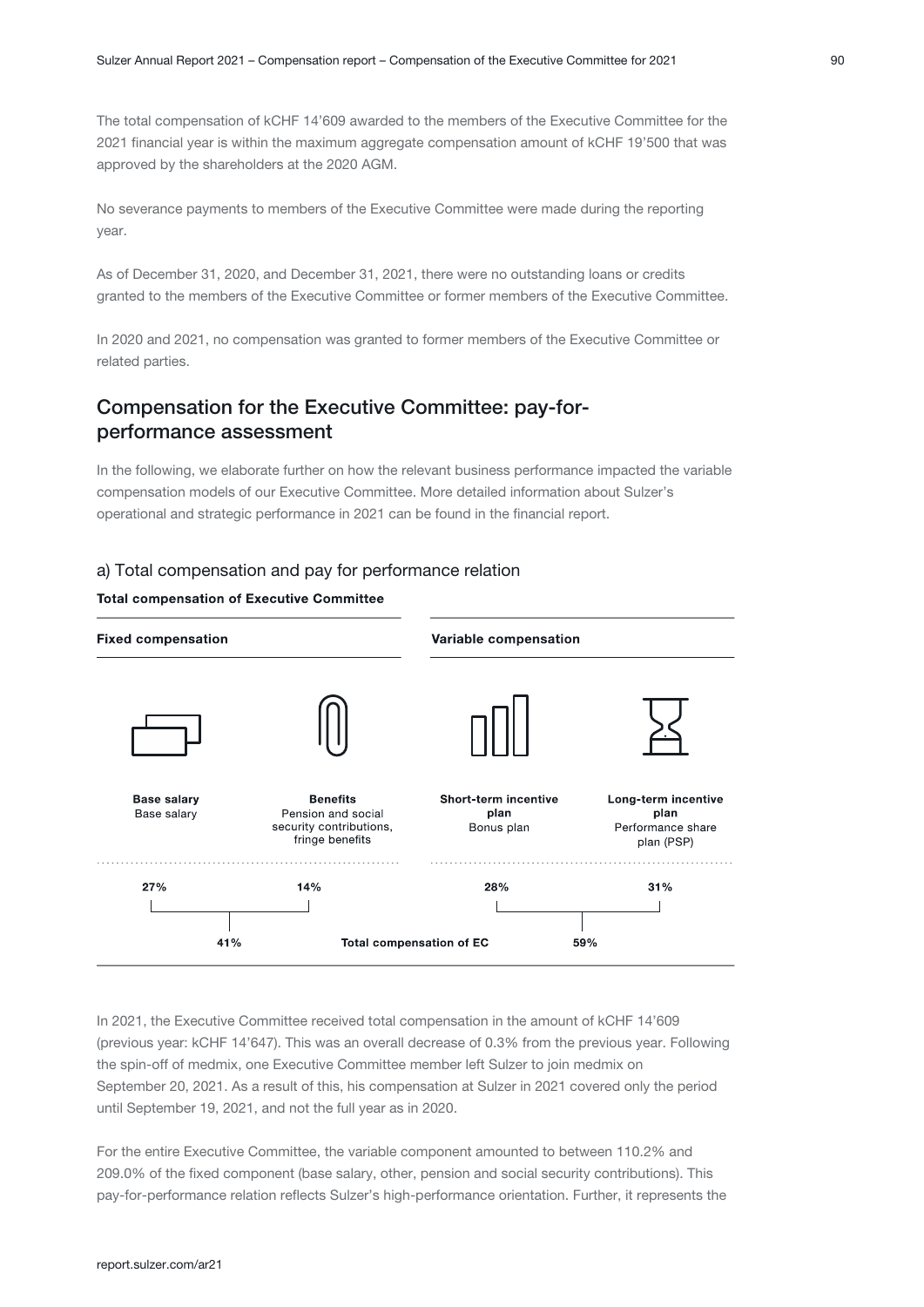company's strong emphasis on aligning the interests of the Executive Committee and the shareholders to create long-term shareholder value and profitable growth. On a like-for-like basis (Executive Committee members employed in both 2021 and 2020), the base salaries of the Executive Committee members remained unchanged. Regarding cash bonus payments and LTI amounts, see the following paragraphs.

#### b) Short-term incentive (cash bonus payouts)

Excluding the Applicator Systems division, in 2021 Sulzer increased sales strongly by 6.0% in line with its market guidance, and this despite headwinds from supply chain disruptions. Operational profitability reached a record 9.3%, beating pre-pandemic levels, with all three divisions contributing to this outstanding achievement. This year, Sulzer once again generated strong free cash flow, reaching CHF 210 million. The strong positive financial performance is an outcome of the significant progress achieved by Sulzer on its transformation path. Sulzer took early decisive actions to drive cost take-out measures in 2020 in anticipation of softer energy markets, as well as to counter the impacts of the pandemic. In parallel, Sulzer also continued to expand its market activities with increasing focus on sustainable solutions. In January 2021, Sulzer acquired Nordic Water, a leading supplier of water treatment technology. This acquisition has further strengthened its Water business — Sulzer has one of the largest complete portfolios of water pumping and treatment solutions, and Water now represents the biggest single segment in the Flow Equipment division. In the renewables market, Sulzer also advanced further — order intake in Renewables doubled organically from 2020. During the nine months until September 20, 2021, when the Applicator Systems division was spun off as medmix, the division rebounded strongly on sales, profitability and cashflow. The Applicator Systems division made its debut as a standalone listed company, medmix, on the SIX Swiss Exchange on September 30, 2021, creating close to CHF 2 billion in shareholder value.

As a result of the solid overall performance and successful strategic transformation, the financial component of the bonus ranged from 140.3% to 147.4% of targeted payout (on average 144.9%), thanks also to a high level of achievement of individual objectives. The financial performance on group level was as follows:

| <b>KPI</b>                | Weighting | Payout factor         |
|---------------------------|-----------|-----------------------|
| Operational profitability | 25%       | 107%                  |
| Sales                     | 25%       | 146%                  |
| Operational ONCF          | 20%       | $200\%$ <sup>1)</sup> |
| Total                     | 70%       | 147%                  |

1) Actual operational ONCF overachieved in 2022, therefore the maximum payout factor was capped at 200%.

The individual performance ranged from 90% to 200% to consider the exceptional team performance.

In aggregate, the financial and individual performance translated into an overall bonus payout factor ranging from 127% to 163% (on average 150%) for the members of the Executive Committee.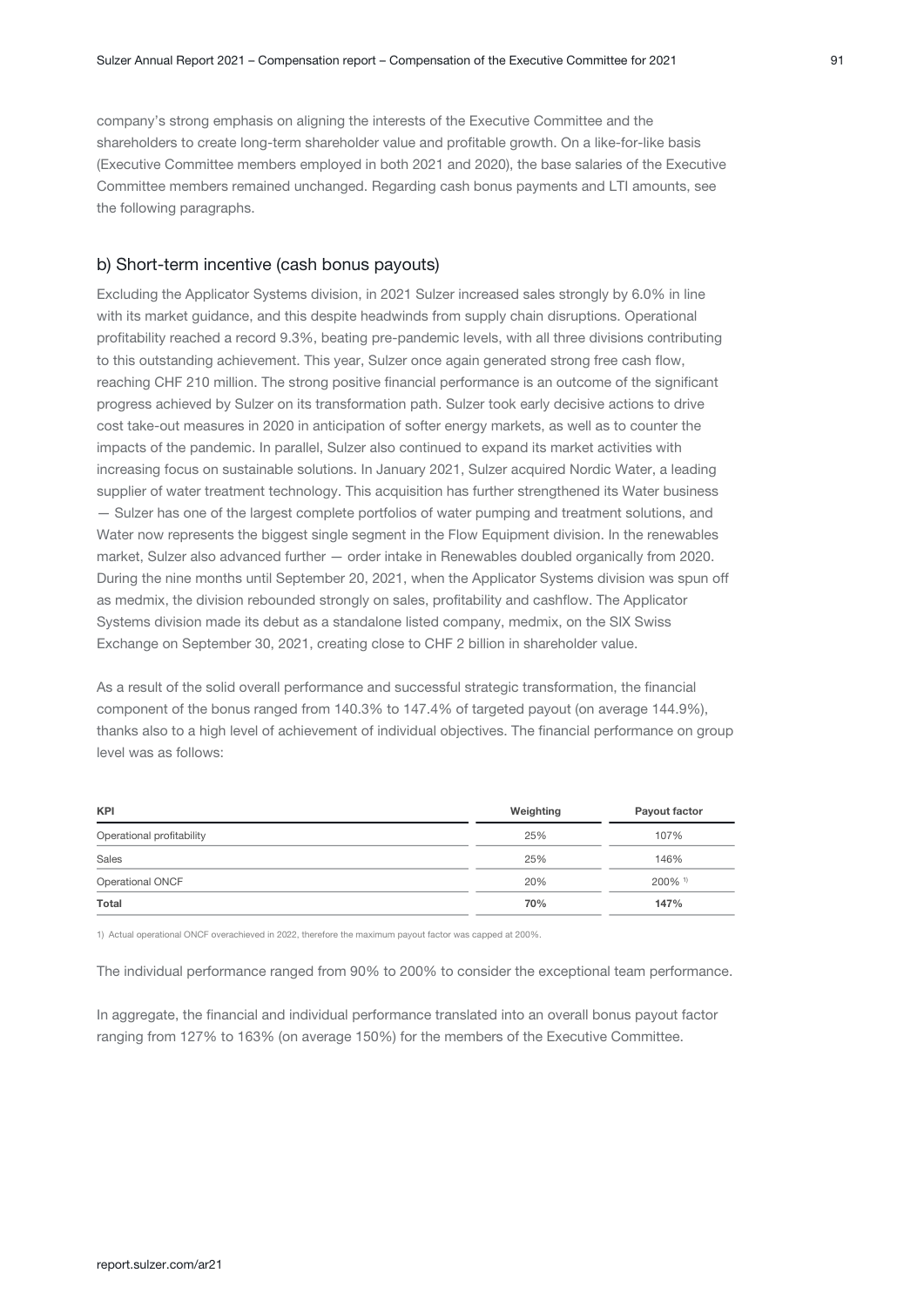#### c) Long-term incentive (PSP)

We are convinced that the conditional awards to receive Sulzer shares, subject to operational return on capital employed (operational ROCEA), operating income before restructuring, amortization, impairments and non-operational items (operational profit) and total shareholder return (TSR) performance, as well as ongoing employment through the three-year vesting period:

- constitutes a very attractive element of variable long-term remuneration for our key management;
- supports and underlines the company's focus on excellent, sustainable performance;
- and provides for a strong alignment of interests with shareholders also in the longer term.

The PSP framework (apart from the specific performance targets for each grant cycle), eligibility and grant entitlement remained unchanged in 2021 compared to previous years. The relevant key performance indicators (KPIs) were growth in operating income before restructuring, amortization, impairments and non-operational items (operational profit growth), operational return on capital employed (operational ROCEA) and relative total shareholder return (TSR) over the three-year measurement period from 2019 to 2021.

Over this three-year period, operational profit adjusted for foreign exchange and M&A impacts grew by 34% even as we had to navigate unexpected and challenging impacts from COVID-19 in 2020 and 2021. Compared to the PSP target set by the Board, this resulted in an achievement factor of 232%.

Operational ROCEA improved significantly on the back of solid cash flow generation and strong profitability for the past three years, thanks to our determined drive for operational excellence, rigorous focus on networking capital management, strict management of capital expenditures and efforts to optimize our footprint. For the maximum 250% target achievement of operational ROCEA, the Board had set a target for Sulzer to improve by 200bps over the course of the PSP 2019 measurement period. An actual achievement of 223% was realized.

Together with a relative TSR achievement factor of 142%, which compared Sulzer's share price development against international peers as well as against the SMIM over the PSP 2019 measurement period, the resultant total payout factor is 185% for the PSP 2019.

The payout factor results and respective weighting are as follows:

| <b>KPI</b>               | Weighting | Payout factor |
|--------------------------|-----------|---------------|
| Operational profit       | 25%       | 232%          |
| <b>Operational ROCEA</b> | 25%       | 223%          |
| <b>Relative TSR</b>      | 50%       | 142%          |
| Total                    | 100%      | 185%          |

Overall, the PSP vesting levels fairly reflected the operational performance, also against direct peers, over the respective three-year performance cycles. Therefore, Sulzer fully achieved the desired strong link between sustainable company performance and competitive long-term incentive payouts.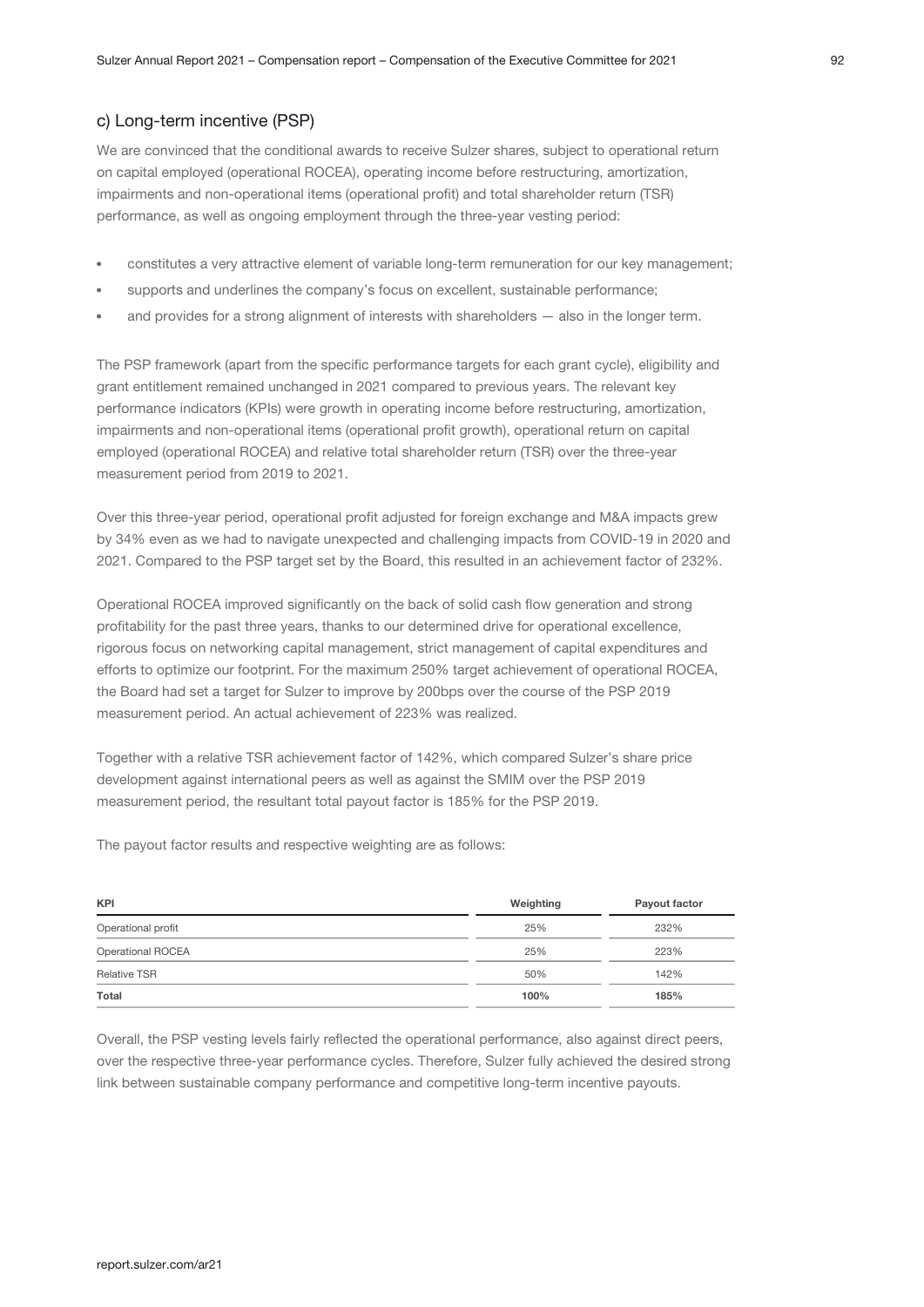## Shareholdings of the Executive Committee

As of the end of 2020 and 2021, the members of the Executive Committee held the following shares in the company:

#### Shareholdings at December 31, 2021

|                             |                         |                                                            |                                          |                                          | 2021                                     |
|-----------------------------|-------------------------|------------------------------------------------------------|------------------------------------------|------------------------------------------|------------------------------------------|
|                             | Sulzer<br>shares        | Share units under vesting in equity plans (RSU and<br>PSP) |                                          |                                          |                                          |
|                             | <b>Sulzer</b><br>shares | Restricted<br>share units<br>(RSU)                         | Performance<br>share units<br>(PSU) 2019 | Performance<br>share units<br>(PSU) 2020 | Performance<br>share units<br>(PSU) 2021 |
| <b>Executive Committee</b>  | 77'941                  |                                                            | 81'932                                   | 94'735                                   | 49'936                                   |
| Greg Poux-Guillaume         | 43'000                  |                                                            | 35'746                                   | 50'900                                   | 21'789                                   |
| Daniel Bischofberger        | 9'720                   |                                                            | 9'932                                    | 9'427                                    | 6'053                                    |
| <b>Frederic Lalanne</b>     | 6'797                   |                                                            | 9'932                                    | 9'427                                    | 6'053                                    |
| Jill Lee                    | 5'084                   |                                                            | 9'932                                    | 9'427                                    | 6'053                                    |
| <b>Armand Sohet</b>         | 2'728                   |                                                            | 8'195                                    | 7'777                                    | 4'994                                    |
| <b>Torsten Wintergerste</b> | 10'612                  |                                                            | 8'195                                    | 7'777                                    | 4'994                                    |

#### Shareholdings at December 31, 2020

|                  |                                                            |                                          |                                          | 2020                                     |
|------------------|------------------------------------------------------------|------------------------------------------|------------------------------------------|------------------------------------------|
| Sulzer<br>shares | Share units under vesting in equity plans (RSU and<br>PSP) |                                          |                                          |                                          |
| Sulzer<br>shares | <b>Restricted</b><br>share units<br>(RSU)                  | Performance<br>share units<br>(PSU) 2018 | Performance<br>share units<br>(PSU) 2019 | Performance<br>share units<br>(PSU) 2020 |
| 92'944           |                                                            | 28'133                                   | 54'251                                   | 66'999                                   |
| 58'062           |                                                            | 12'820                                   | 23'363                                   | 33'267                                   |
| 6'233            |                                                            | 2'938                                    | 6'491                                    | 6'161                                    |
|                  |                                                            |                                          | 705                                      | 5'083                                    |
| 6'955            |                                                            | 2'938                                    | 6'491                                    | 6'161                                    |
| 7'945            |                                                            | 3'561                                    | 6'491                                    | 6'161                                    |
| 6'624            | -                                                          | 2'938                                    | 5'355                                    | 5'083                                    |
| 7'125            |                                                            | 2'938                                    | 5'355                                    | 5'083                                    |
|                  |                                                            |                                          |                                          |                                          |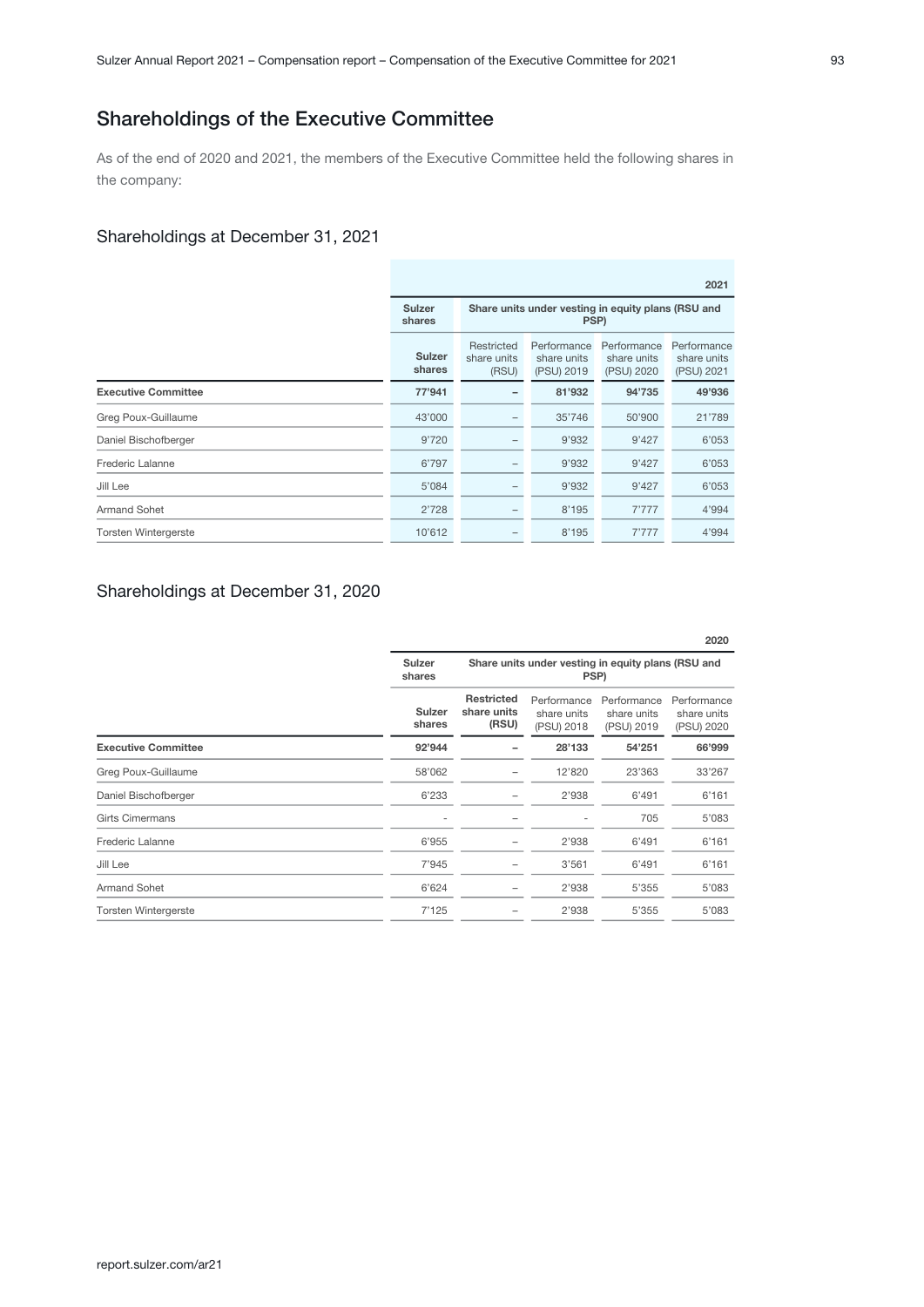# <span id="page-24-0"></span>Compensation architecture for the Board of **Directors**

The compensation of the Board of Directors is fixed and does not contain any performance-based variable component. This ensures that the Board of Directors is truly independent in fulfilling its supervisory duties towards the Executive Committee.

The compensation of the Board of Directors is governed by a compensation regulation, is reviewed by the Nomination and Remuneration Committee (NRC) annually and, if necessary, adjusted by a decision of the full Board of Directors based on a proposal by the NRC.

The compensation of the Board of Directors consists of a fixed cash component and a restricted share unit (RSU) component with a fixed grant value. Each RSU represents a right to receive a Sulzer share free of charge after a certain period, as further detailed below. Further, Board members are entitled to a lump sum to cover business expenses. The RSU component strengthens the long-term alignment of the interests of the Board members with those of the shareholders. To reinforce the focus of the Board of Directors on the long-term strategy and to strengthen its independence from the Executive Committee, the compensation of the Board of Directors contains no performance-related elements and Board members are not entitled to pension benefits.

The amount of compensation for the Chairman and for the other members of the Board of Directors is determined based on the relevant compensation benchmarks. The compensation reflects the responsibility and complexity of their respective function, the professional and personal requirements placed on them, and the expected time required to fulfill their duties. The ongoing Board compensation structure and amounts are described in the table below:

| in CHF                                        | Cash component (net<br>of social security<br>contributions) | <b>Grant value of RSUs</b><br>(net of social security<br>contributions) | Lump-sum expenses |
|-----------------------------------------------|-------------------------------------------------------------|-------------------------------------------------------------------------|-------------------|
| Base fee for Board Chairmanship <sup>2)</sup> | 420'000                                                     | 250'000                                                                 | 10'000            |
| Base fee for Board Vice Chairmanship          | 100'000                                                     | 155'000                                                                 | 5'000             |
| Base fee for Board membership                 | 70'000                                                      | 125'000                                                                 | 5'000             |
| Additional committee fees:                    |                                                             |                                                                         |                   |
| Committee Chairmanship                        | 60'000                                                      |                                                                         |                   |
| Committee membership                          | 35'000                                                      |                                                                         |                   |

#### Annual compensation of the Board of Directors<sup>1)</sup>

1) Compensation for the period of service (from AGM to AGM). 2) The Chairman of the Board of Directors does not receive additional remuneration for committee activities.

The members of the Board of Directors are remunerated for their service during their term of office (from AGM to AGM). The cash remuneration is paid in quarterly installments for Board members and monthly installments for the Chairman; the expense lump sum is paid out in December and the RSUs are granted once a year. The number of RSUs is determined by dividing the fixed grant value by the volume-weighted average share price of the last ten trading days before the grant date, which lies between the date of the publication of the annual results and the AGM. One-third of the RSUs vest after the first, second and third anniversaries of the grant date respectively.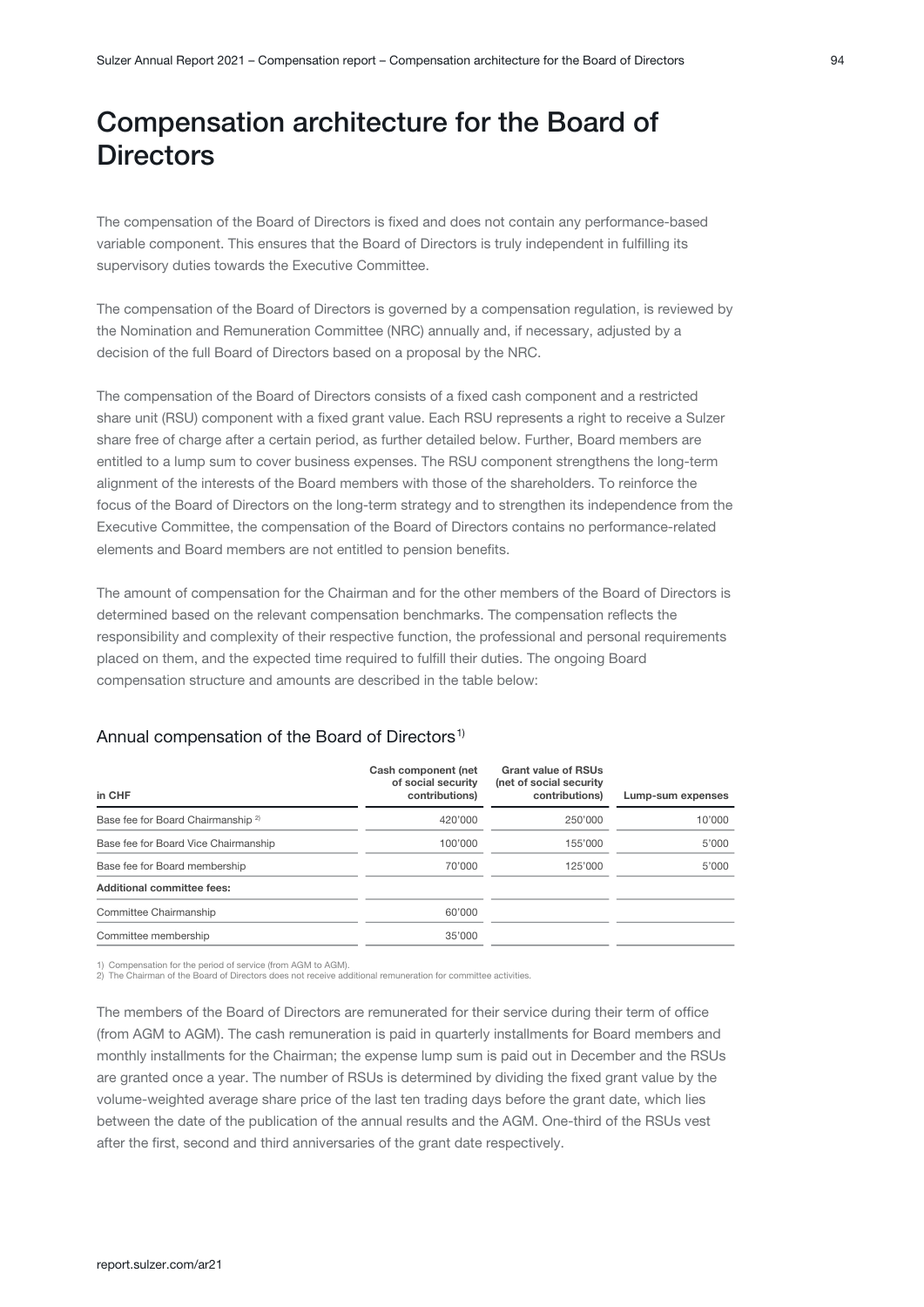Upon vesting, one vested RSU is converted into one share in the company. The vesting period for RSUs granted to the members of the Board of Directors ends no later than on the date on which the member steps down from the Board. Although the value of the RSU grant is fixed (at grant), it then fluctuates with the share price during the vesting period, which means that the value at vesting can differ from the value at grant.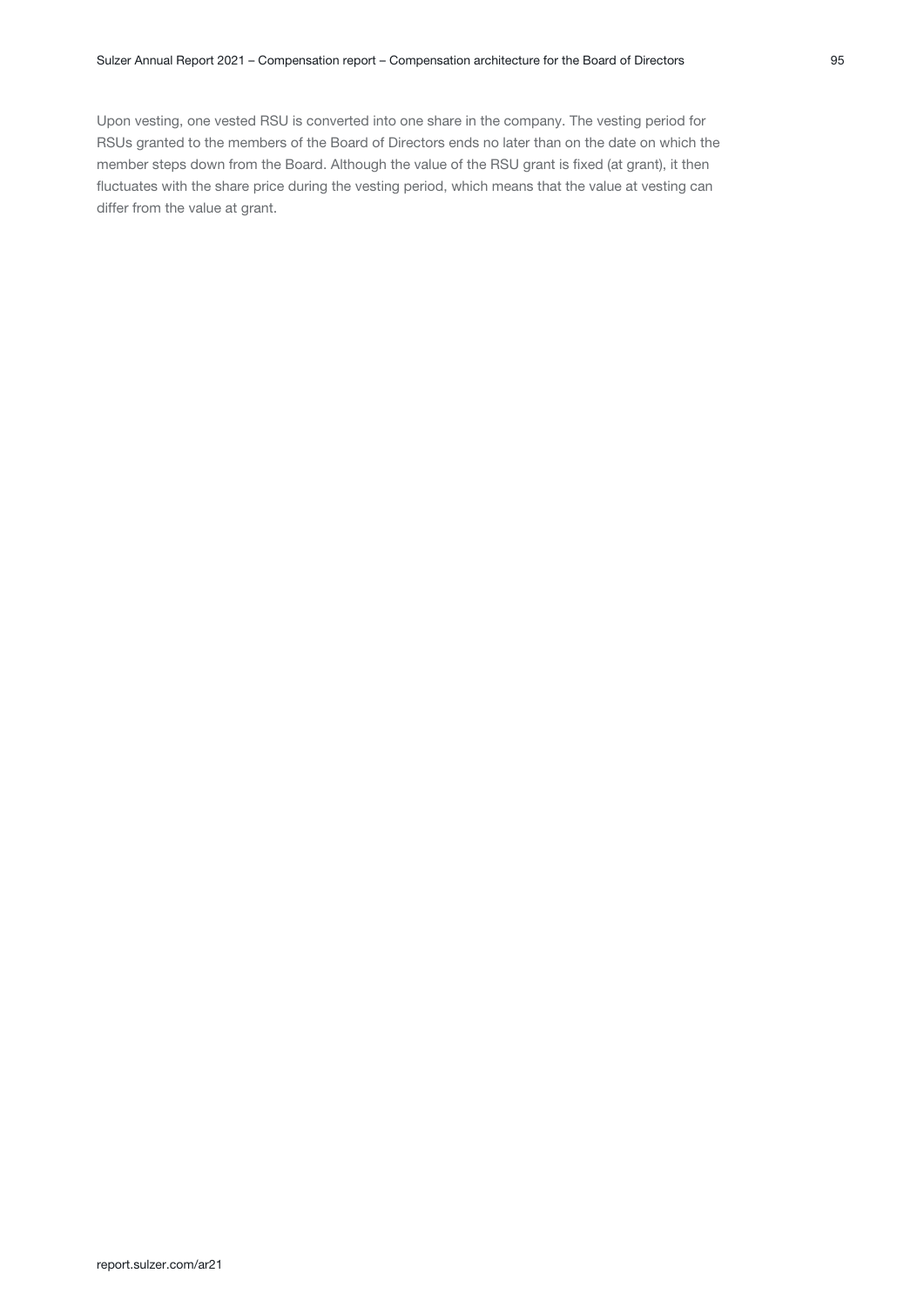# <span id="page-26-0"></span>Compensation of the Board of Directors for 2021

## Compensation of the Board of Directors: overview

In 2021, the Board of Directors received total compensation in the amount of kCHF 2'862 (previous year: kCHF 2'808). Of this total, kCHF 1'444 was in the form of cash fees (previous year: kCHF 1'396); kCHF 1'155 was in RSUs (previous year: kCHF 1'155) and kCHF 263 was in the form of social security contributions (previous year: kCHF 257).

The total Board compensation paid in 2021 was 1.9% higher than in 2020, which is due to the appointment of Suzanne Thoma as Vice Chairwoman of the Board and David Metzger as a new member of the Board in 2021. Nevertheless, the aggregated Board compensation was still below the maximum aggregate compensation for the Board, which was approved at the AGM 2020. The structure and level of the Board compensation remained unchanged compared with the previous year.

The portion of compensation delivered in RSUs amounts to 56% of the cash compensation for the Chairman, and to between 71% and 149% for the other active members of the Board of Directors. The RSUs are subject to a staged three-year vesting period.

#### Compensation of the Board of Directors

|                                              |                         |                                               |                                                | ---   |
|----------------------------------------------|-------------------------|-----------------------------------------------|------------------------------------------------|-------|
| thousands of CHF                             | Cash fees <sup>3)</sup> | Restricted<br>share unit<br>(RSUs) plan $4$ ) | Social security<br>contributions <sup>5)</sup> | Total |
| <b>Board of Directors</b>                    | 1'444                   | 1'155                                         | 263                                            | 2'862 |
| Peter Löscher, Chairman                      | 447                     | 250                                           | 66                                             | 763   |
| Suzanne Thoma, Vice Chairwoman <sup>1)</sup> | 136                     | 155                                           | 32                                             | 323   |
| <b>Matthias Bichsel</b>                      | 138                     | 125                                           | 24                                             | 286   |
| Lukas Braunschweiler <sup>2)</sup>           | 28                      |                                               | 3                                              | 31    |
| Mikhail Lifshitz                             | 112                     | 125                                           | 27                                             | 264   |
| David Metzger <sup>1)</sup>                  | 84                      | 125                                           | 25                                             | 234   |
| Alexey Moskov                                | 112                     | 125                                           | 27                                             | 264   |
| Marco Musetti <sup>2)</sup>                  | 37                      |                                               | $\overline{4}$                                 | 41    |
| <b>Gerhard Roiss</b>                         | 173                     | 125                                           | 26                                             | 324   |
| Hanne Birgitte Breinbjerg Sørensen           | 176                     | 125                                           | 31                                             | 332   |
|                                              |                         |                                               |                                                |       |

|                                    |                         |                                         |                                                | 2020  |
|------------------------------------|-------------------------|-----------------------------------------|------------------------------------------------|-------|
| thousands of CHF                   | Cash fees <sup>2)</sup> | Restricted<br>share unit<br>(RSUs) plan | Social security<br>contributions <sup>4)</sup> | Total |
| <b>Board of Directors</b>          | 1'396                   | 1'155                                   | 257                                            | 2'808 |
| Peter Löscher, Chairman            | 447                     | 250                                     | 66                                             | 763   |
| Matthias Bichsel, Vice Chairman    | 142                     | 155                                     | 27                                             | 324   |
| Lukas Braunschweiler               | 112                     | 125                                     | 26                                             | 264   |
| Mikhail Lifshitz                   | 112                     | 125                                     | 26                                             | 264   |
| Alexey Moskov                      | 84                      | 125                                     | 25                                             | 234   |
| Marco Musetti                      | 150                     | 125                                     | 29                                             | 304   |
| <b>Gerhard Roiss</b>               | 173                     | 125                                     | 26                                             | 324   |
| Hanne Birgitte Breinbjerg Sørensen | 176                     | 125                                     | 31                                             | 332   |

1) Member of the Board of Directors since April 14, 2021. 2) Member of the Board of Directors until April 14, 2021

3) Disclosed gross.

RSU awards granted in 2021 had a fair value of CHF 106.3229 at grant date. The amount represents the full fair value of grants made in 2021

5) The amount includes mandatory social security contributions on the cash fees and estimated contributions on the RSU (based on their fair value at grant) and includes both the enployer and employee contributions paid by

 $0021$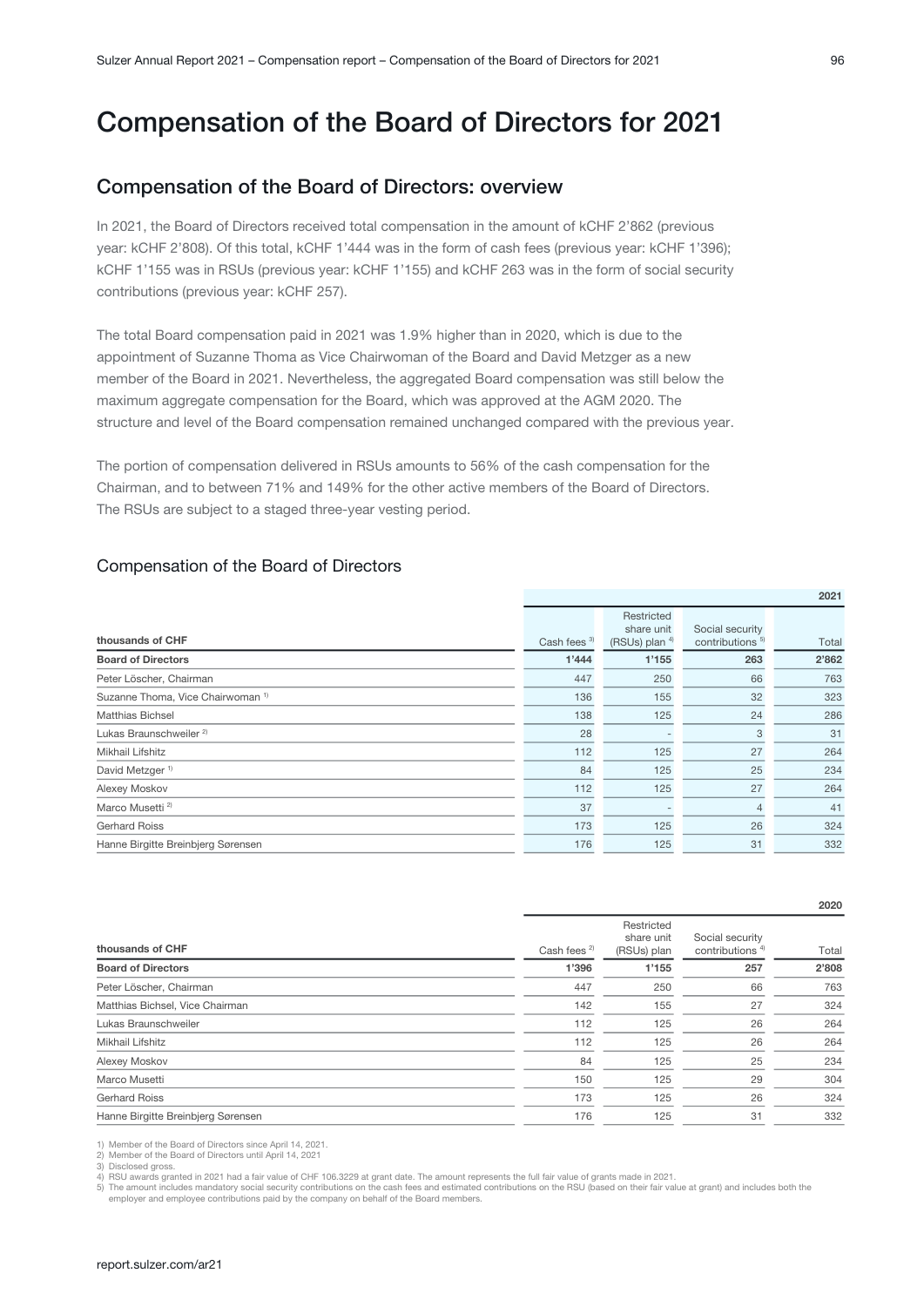At the 2021 and 2020 AGMs respectively, shareholders approved a maximum aggregate compensation amount of kCHF 2'984 for the Board of Directors for the period of office from the 2020 AGM until the 2021 AGM and of kCHF 2'984 for the period of office from the 2019 AGM until the 2020 AGM. The table below shows the reconciliation between the compensation that was/will be paid out for the two periods of office and the maximum aggregate compensation amounts approved by the shareholders.

#### Reconciliation between the reported Board compensation and the amount approved by the shareholders at the Annual General Meeting

As of December 31, 2020, and December 31, 2021, there were no outstanding loans or credits granted to the members of the Board of Directors, former members of the Board of Directors or related parties.

In 2020 and 2021, no compensation was granted to former members of the Board of Directors or related parties.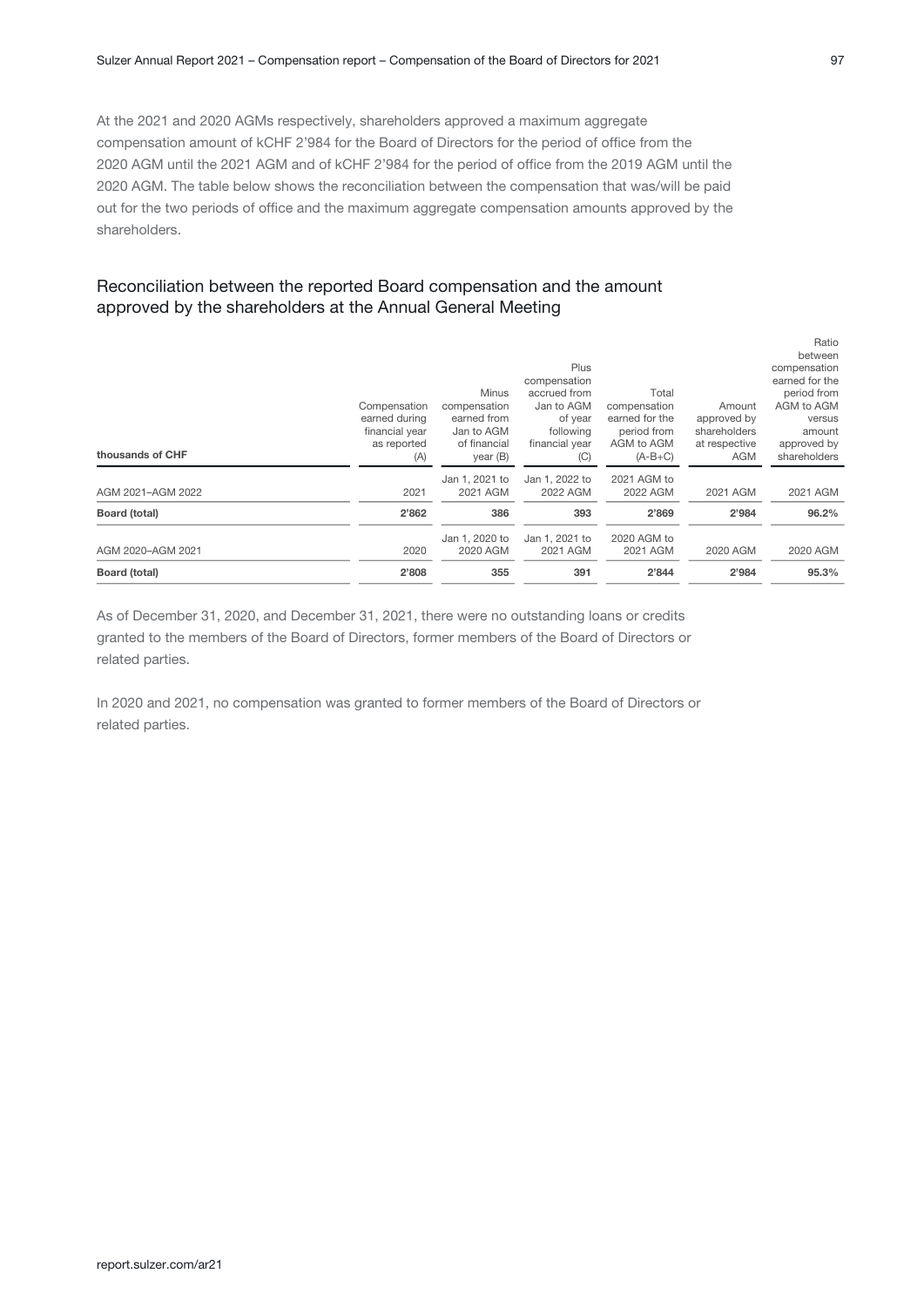## Shareholdings of the Board of Directors

As of the end of 2020 and 2021, the members of the Board of Directors held the following shares in the company:

#### Shareholdings at December 31, 2021

|                                    | 2021          |                                 |                                  |  |
|------------------------------------|---------------|---------------------------------|----------------------------------|--|
|                                    | Sulzer shares | Restricted share units<br>(RSU) | Total share awards and<br>shares |  |
| <b>Board of Directors</b>          | 55'307        | 34'874                          | 90'181                           |  |
| Peter Löscher                      | 22'238        | 8'818                           | 31'056                           |  |
| Suzanne Thoma                      | -             | 2'232                           | 2'232                            |  |
| <b>Matthias Bichsel</b>            | 9'976         | 5'038                           | 15'014                           |  |
| Mikhail Lifshitz                   | 6'182         | 4'410                           | 10'592                           |  |
| David Metzger                      |               | 1'800                           | 1'800                            |  |
| Alexey Moskov                      | 639           | 3'756                           | 4'395                            |  |
| <b>Gerhard Roiss</b>               | 14'413        | 4'410                           | 18'823                           |  |
| Hanne Birgitte Breinbjerg Sørensen | 1'859         | 4'410                           | 6'269                            |  |

### Shareholdings at December 31, 2020

|                                    |               |                                 | 2020                             |
|------------------------------------|---------------|---------------------------------|----------------------------------|
|                                    | Sulzer shares | Restricted share units<br>(RSU) | Total share awards and<br>shares |
| <b>Board of Directors</b>          | 56'020        | 27'510                          | 83'530                           |
| Peter Löscher                      | 19'437        | 6'210                           | 25'647                           |
| <b>Matthias Bichsel</b>            | 8'238         | 3'853                           | 12'091                           |
| Lukas Braunschweiler               | 1'097         | 3'106                           | 4'203                            |
| Mikhail Lifshitz                   | 4'781         | 3'106                           | 7'887                            |
| Alexey Moskov                      | ۰             | 1'917                           | 1'917                            |
| Marco Musetti                      | 8'639         | 3'106                           | 11'745                           |
| <b>Gerhard Roiss</b>               | 13'012        | 3'106                           | 16'118                           |
| Hanne Birgitte Breinbjerg Sørensen | 816           | 3'106                           | 3'922                            |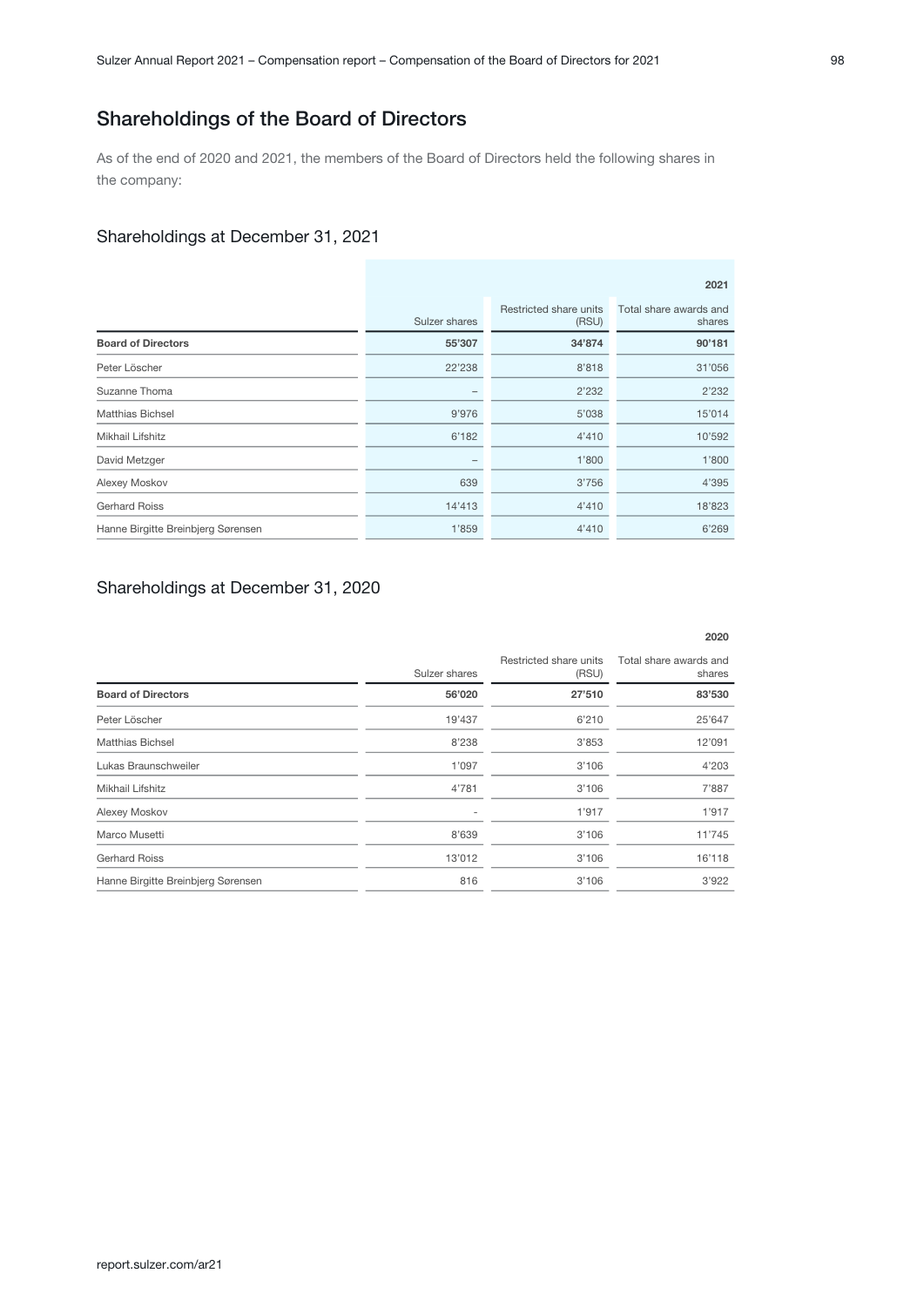# <span id="page-29-0"></span>Report of the Statutory Auditor

#### To the General Meeting of Sulzer Ltd, Winterthur

We have audited the compensation report of Sulzer Ltd for the year ended December 31, 2021. The audit was limited to the information according to articles 14–16 of the Ordinance against Excessive compensation in Stock Exchange Listed Companies (Ordinance) contained in the sections "[Compensation of the Executive Committee: overview](#page-19-0)" and "Compensation of the Board of Directors: [overview](#page-26-0)".

#### Responsibility of the Board of Directors

The Board of Directors is responsible for the preparation and overall fair presentation of the compensation report in accordance with Swiss law and the Ordinance against Excessive compensation in Stock Exchange Listed Companies (Ordinance). The Board of Directors is also responsible for designing the remuneration system and defining individual remuneration packages.

#### Auditor's Responsibility

Our responsibility is to express an opinion on the compensation report. We conducted our audit in accordance with Swiss Auditing Standards. Those standards require that we comply with ethical requirements and plan and perform the audit to obtain reasonable assurance about whether the compensation report complies with Swiss law and articles 14–16 of the Ordinance.

An audit involves performing procedures to obtain audit evidence on the disclosures made in the compensation report with regard to compensation, loans and credits in accordance with articles 14– 16 of the Ordinance. The procedures selected depend on the auditor's judgment, including the assessment of the risks of material misstatements in the compensation report, whether due to fraud or error. This audit also includes evaluating the reasonableness of the methods applied to value components of remuneration, as well as assessing the overall presentation of the compensation report.

We believe that the audit evidence we have obtained is sufficient and appropriate to provide a basis for our opinion.